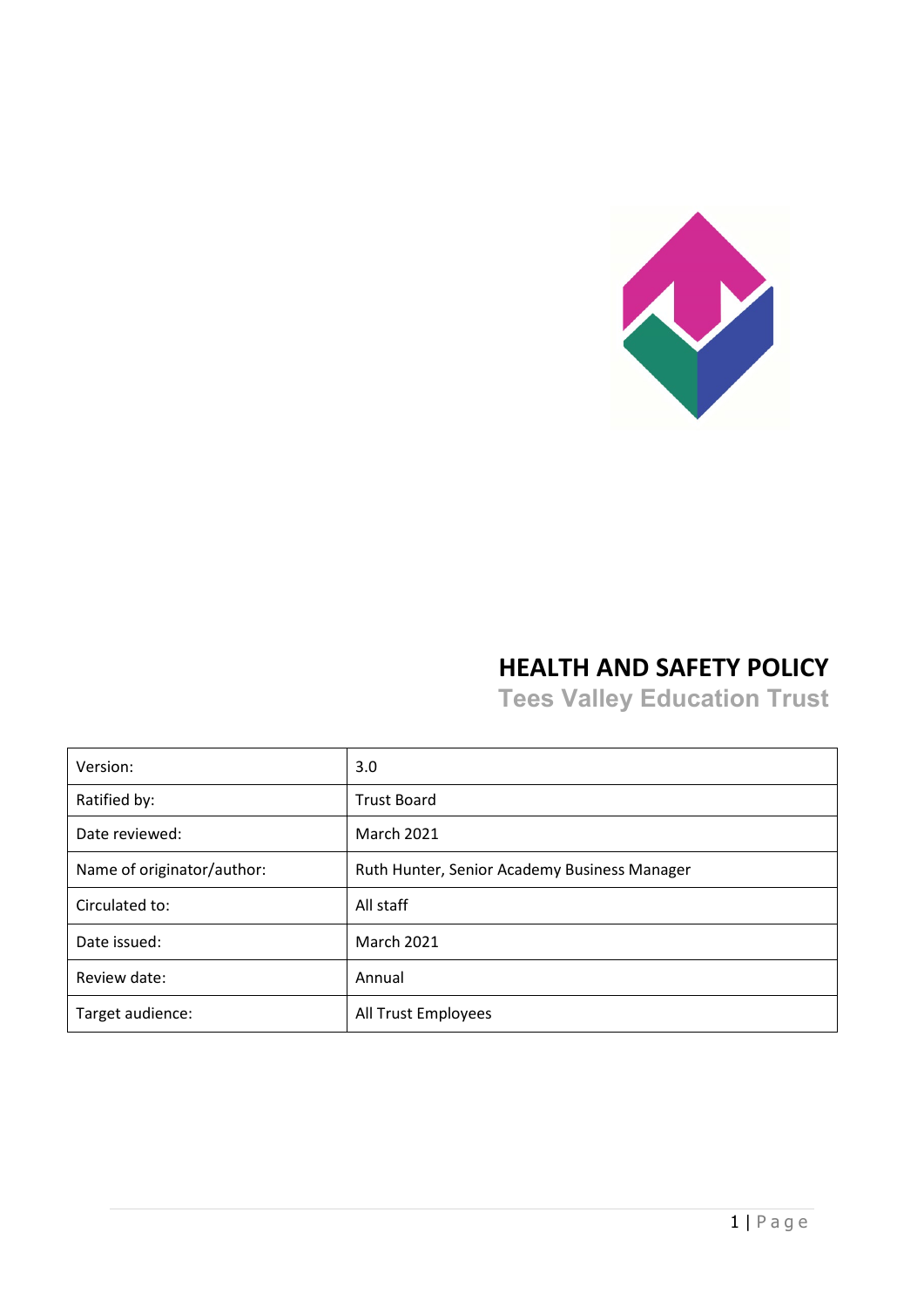## **Contents**

| $\mathbf{1}$ .  |  |
|-----------------|--|
| 2.              |  |
| 3.              |  |
| 4.              |  |
| 5.              |  |
| 6.              |  |
| 7 <sub>1</sub>  |  |
| 8.              |  |
| 9.              |  |
| 10.             |  |
| 11.             |  |
| 12.             |  |
| 13.             |  |
| 14              |  |
| 15.             |  |
| 16.             |  |
| 17 <sub>1</sub> |  |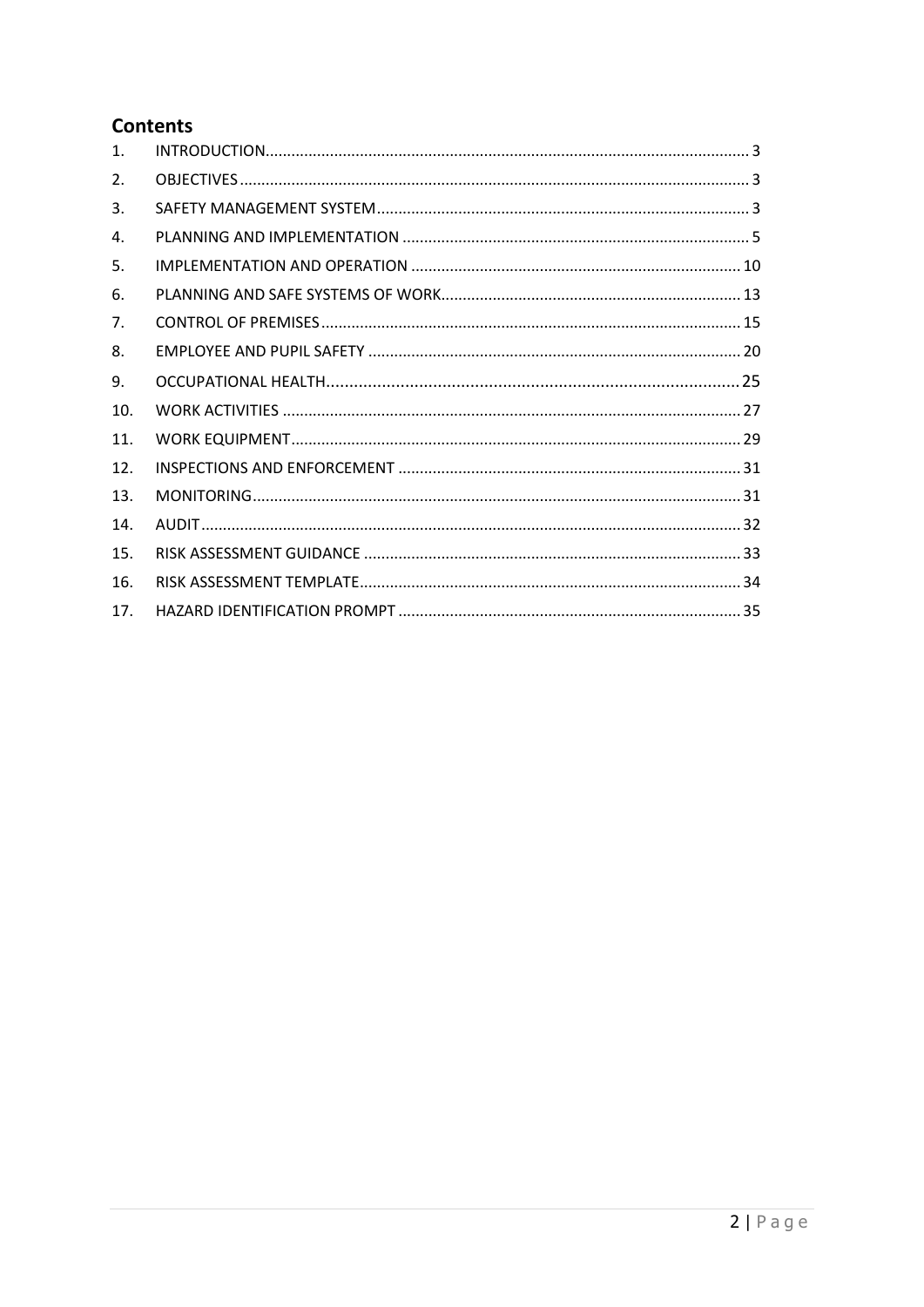## <span id="page-2-0"></span>**1. INTRODUCTION**

Contained within this document is the policy, organisation details and arrangements for the health, safety and welfare of staff within Tees Valley Education Trust (the Trust).

This Health and Safety Policy has been developed to enable the Trust to comply with the statutory requirements of section 2(3) of the Health and Safety at Work Act 1974.

The Trust believes that health, safety and welfare issues rank equally with other Trust/academy objectives, and good health and safety performance is recognised across the Trust as being an integral part of the overall performance.

The Trust takes an active approach to integrate this Health and Safety Policy across the organisation and its academies, failing to do so could result in avoidable harm to people as well as the associated loss and damage to the Trust.

## <span id="page-2-1"></span>**2. OBJECTIVES**

The health and safety objectives for the Trust are:

- To maintain statutory standards of health and safety performance and ensure continuous improvement and compliance.
- To reduce, as far as reasonably practicable, accidents and ensure no one suffers ill health as a result of employment or attendance within the Trust, or due to any activities undertaken.
- To plan and manage activities so that foreseeable hazards are assessed and risks within our academies and across the organisation are managed, as far as reasonably practicable.
- To review and compare the findings from annual audits, local inspections and accident reporting (including near misses), on a regular basis and analyse the statistics to measure the effectiveness of controls and determine any further actions.

#### <span id="page-2-2"></span>**3. SAFETY MANAGEMENT SYSTEM**

This policy forms part of the Trust's Safety Management System as the foundation document from which the management system can be developed and maintained. The Trusts commissioned health and safety provider, Tees Valley Audit and Assurance (TVAA) Redcar and Cleveland Council, will keep the Trust up to date with new health and safety developments, updates in legislation, case law and best practice. The Trust agrees to follow and implement recommendations and guidance provided by TVAA, HSE and other H&S partners. Findings from accident reporting and near misses will be used to ensure compliance with health and safety.

The Trust's Safety Management System, this policy and all other associated procedures, will be reviewed in light of relevant information, following any significant change within the organisation or its academies and at least every 12 months.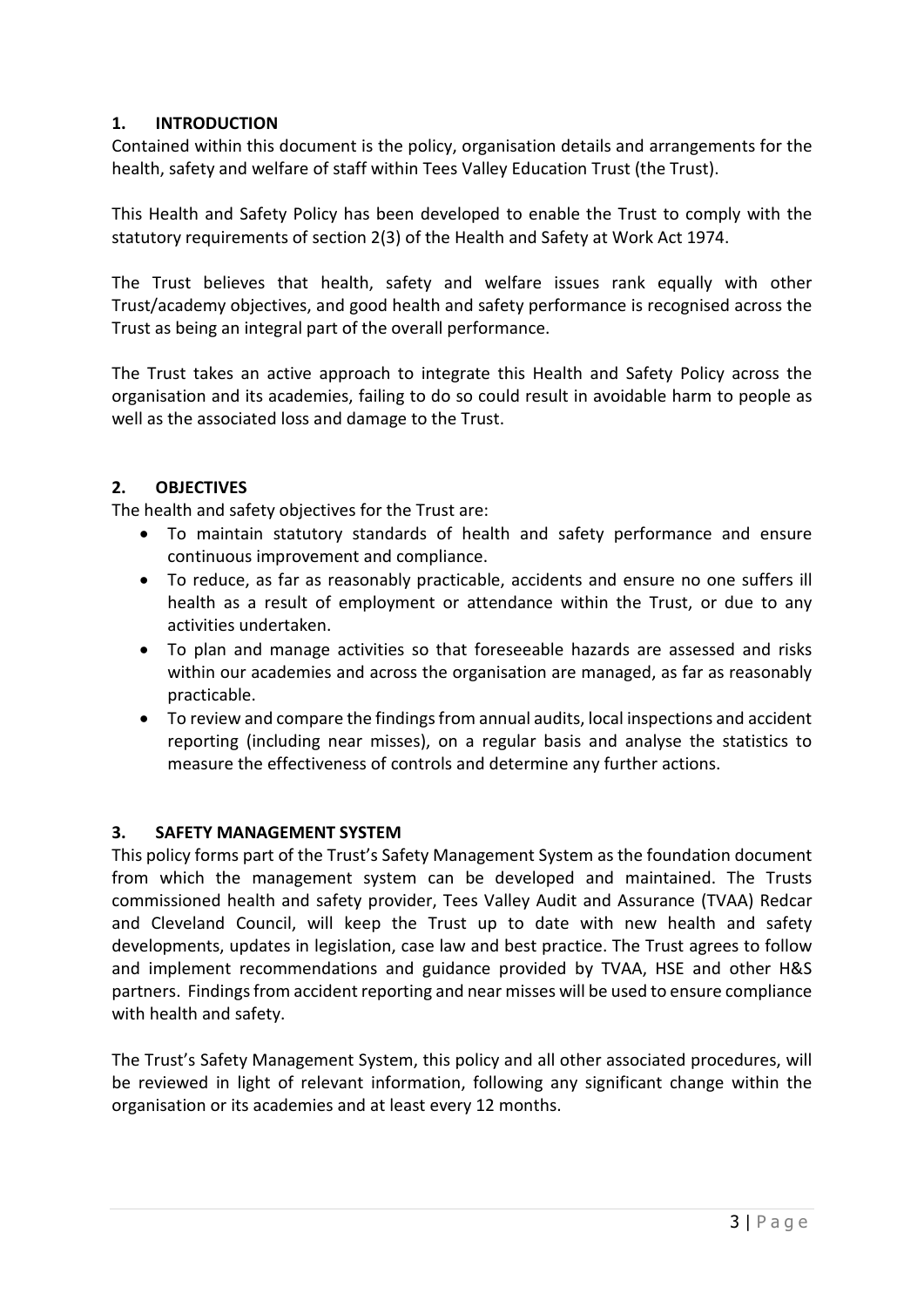To help maintain the highest standards of health and safety performance and ensure continuous improvement, the Trust will establish and review annual objectives for health and safety.

The key elements of the SMS are outlined in the following illustration:



# **THE PLAN, DO, CHECK, ACT CYCLE**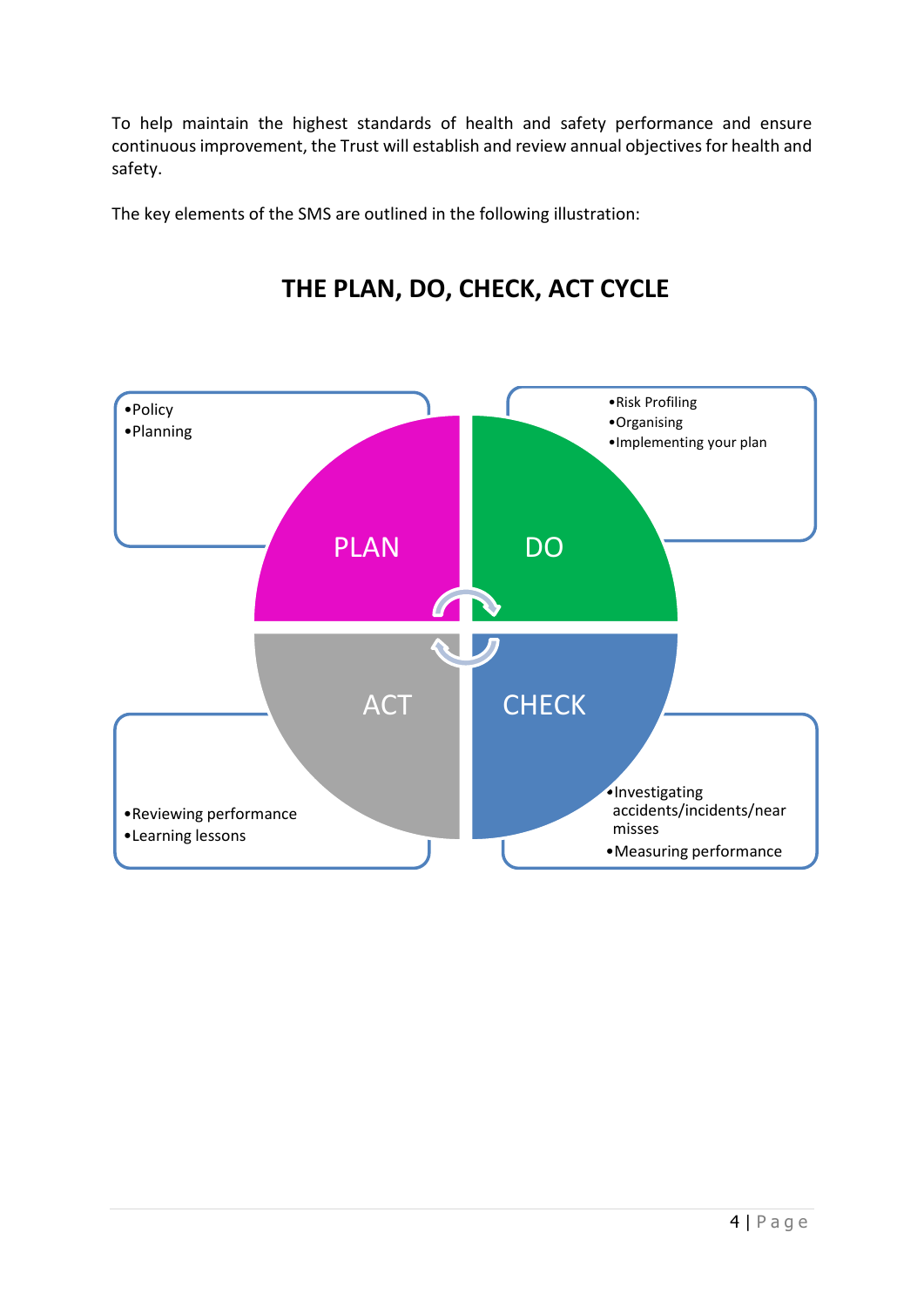## <span id="page-4-0"></span>**4. PLANNING AND IMPLEMENTATION**

## **1.1. Health and Safety Policy Statement**

Tees Valley Education are committed to planning, controlling and reviewing activities in such a manner that, wherever practicable, no harm or ill health befalls employees, pupils or any other persons who may be affected by work activities.

Towards achieving this objective:

- Trustees and the CEO will ensure adequate resources are provided in terms of finance, time and people to meet the Trusts health and safety and operational needs.
- Avoidance of occupational injury and ill health will be given priority in methods of work and selection of suppliers, and will not be compromised.
- There will be full compliance with legal safety requirements.
- Work will only be undertaken, managed and supervised by those who are competent and training will be available to all employees concerned.
- In order to continually improve health and safety performance of the Trust, all accidents, incidents and near misses will be recorded; significant events reported, investigated and the findings shared.
- There will be an annual review and audit of Health and Safety Management Systems.
- All employees and suppliers are required to cooperate with Trust policies and with each other as a vital part of the strong health and safety culture.
- Both employees, contractors and suppliers are encouraged to contribute to the safest methods of working through consultation.
- Breach of safety rules will be corrected, investigated and appropriate disciplinary action taken against those who create or condone unnecessary risk.
- The Trustees and CEO recognised and value the importance of the Trust health and safety culture and ask everyone to play an enthusiastic part in maintaining and improving on it. The Trust must be vigilant, quickly reporting dangerous acts or situations and striving to make the workplace a safer and better place to work.
- To provide adequate control of the health and safety risks arising from our work activities;
- To consult with our employees on matters affecting their health and safety;
- To provide and maintain safe plant and equipment:
- To ensure safe handling and use of substances;
- To provide information instruction and supervision for employees;
- To ensure all employees are competent to do their tasks, and to give them adequate training;
- To prevent accidents and cases of work-related ill health
- To maintain safe and healthy working conditions; and
- To review and revise this policy as necessary at regular intervals.

Name…………………………………….. CEO

Signature…………………………………

Date…………………………………………

## *Note: this page should be signed and dated, printed off and posted on notice boards alongside your insurance documents*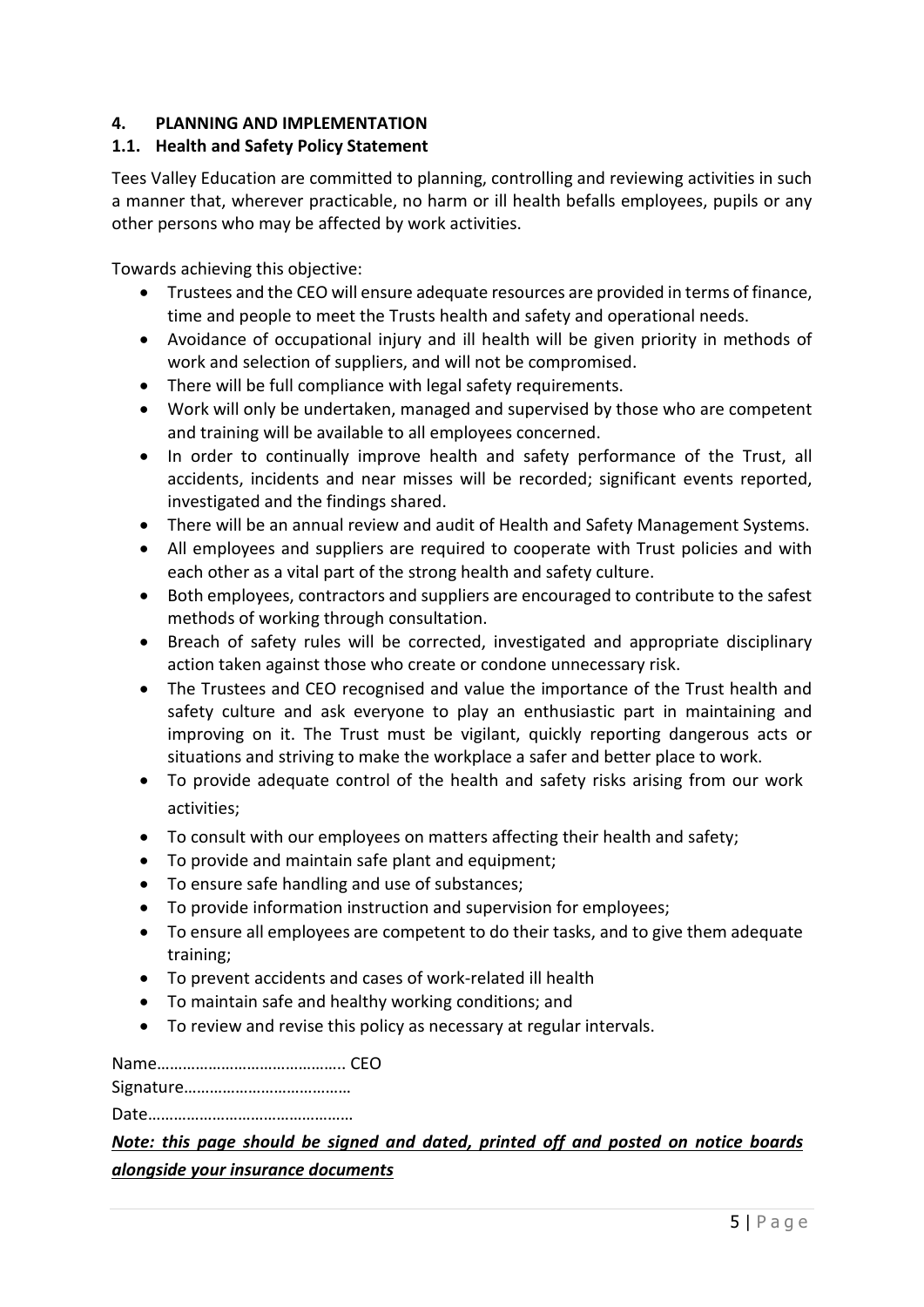## **1.2. Organisation Structure**

Below is the organisation structure of Tees Valley Education.



#### **1.3. Communication of Information to Employees**

To ensure the effective communication of health and safety information to employees, the Trust uses the following systems:

- Verbal communication
- Senior Leadership Team/Team meetings
- Newsletters
- Emails
- Keeping in touch meetings/supervision
- Training
- Induction
- Return to work interviews

In addition, a health and safety law poster is displayed in a prominent location, and the Health & Safety Policy is made readily available to all employees.

Important communications will require receipt from employees to confirm they have read and acknowledged the information they contain.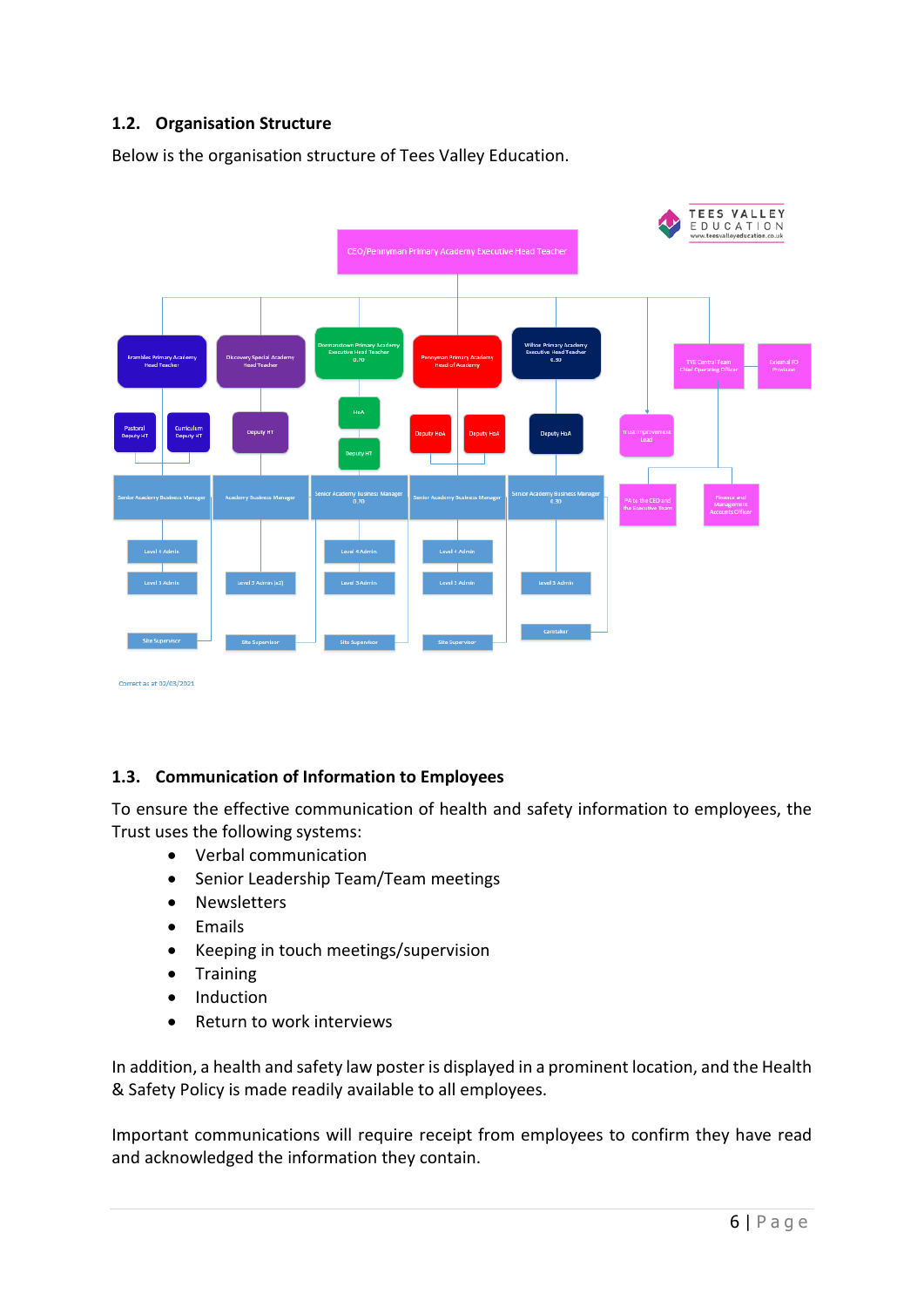Personnel with access to the Trust computer network may be sent this information electronically. Any electronic communications will be saved and any delivery/read receipts kept on file to ensure that they can be suitably monitored for compliance.

## **1.4. Responsibilities**

Section 2 of the Health and Safety at Work Act 1974 places a duty on the Trust to prepare a written health and safety policy that includes details of responsibilities for ensuring the health, safety and welfare of all employees and pupils. The following list of responsibilities has been collated to ensure compliance with legislation.

## **4.4.1 Trust Board**

The Trust Board has ultimate responsibility for health, safety and welfare.

The Trust Board is responsible for ensuring that the Trust receives competent health and safety advice and assistance, staff and Trustees are sufficiently trained and competent in their health and safety responsibilities, and that systems are in place to ensure sensible control measures are established and maintained.

## **4.4.2 Senior Leadership Team**

CEO/Executive Headteacher/Headteachers/Heads of Academy bring the policy to the attention of all management, employees, contractors and suppliers and ensure compliance through monitoring arrangements. To ensure all staff are trained and competent in their health and safety responsibilities. It is the responsibility of the CEO/COO/HT/HoA to assess the implications of new legislation and best practice, investigation/audit reports, monitoring system etc.

Throughout the Trust, the visible and active leadership of the SLT through to managers is necessary to develop and maintain a positive culture, supportive of health and safety management by promoting an interest in, and enthusiasm for, occupational health and safety matters throughout their employees by ensuring:

- Notwithstanding their individual executive functions, monitor the safety performance of their academy and take such steps as may be necessary to improve the performance of their academy.
- Those personnel, within their sphere of influence, are aware of their responsibilities as laid down by the Health and Safety Policy.
- That all personnel under their control receive adequate and appropriate training in health and safety matters and are provided with all necessary information and instructions to enable them to carry out their duties safely. Training is to be provided in accordance with the Trusts Induction policy. This will include suitable induction training at the start of employment before any work activities are undertaken such as:
	- o Fire safety procedures are implemented and that all relevant checks are carried out.
	- $\circ$  Employees are aware of their individual health and safety responsibilities and how to report concerns to their management.
	- o Familiarisation with the broad requirements of health and safety legislation.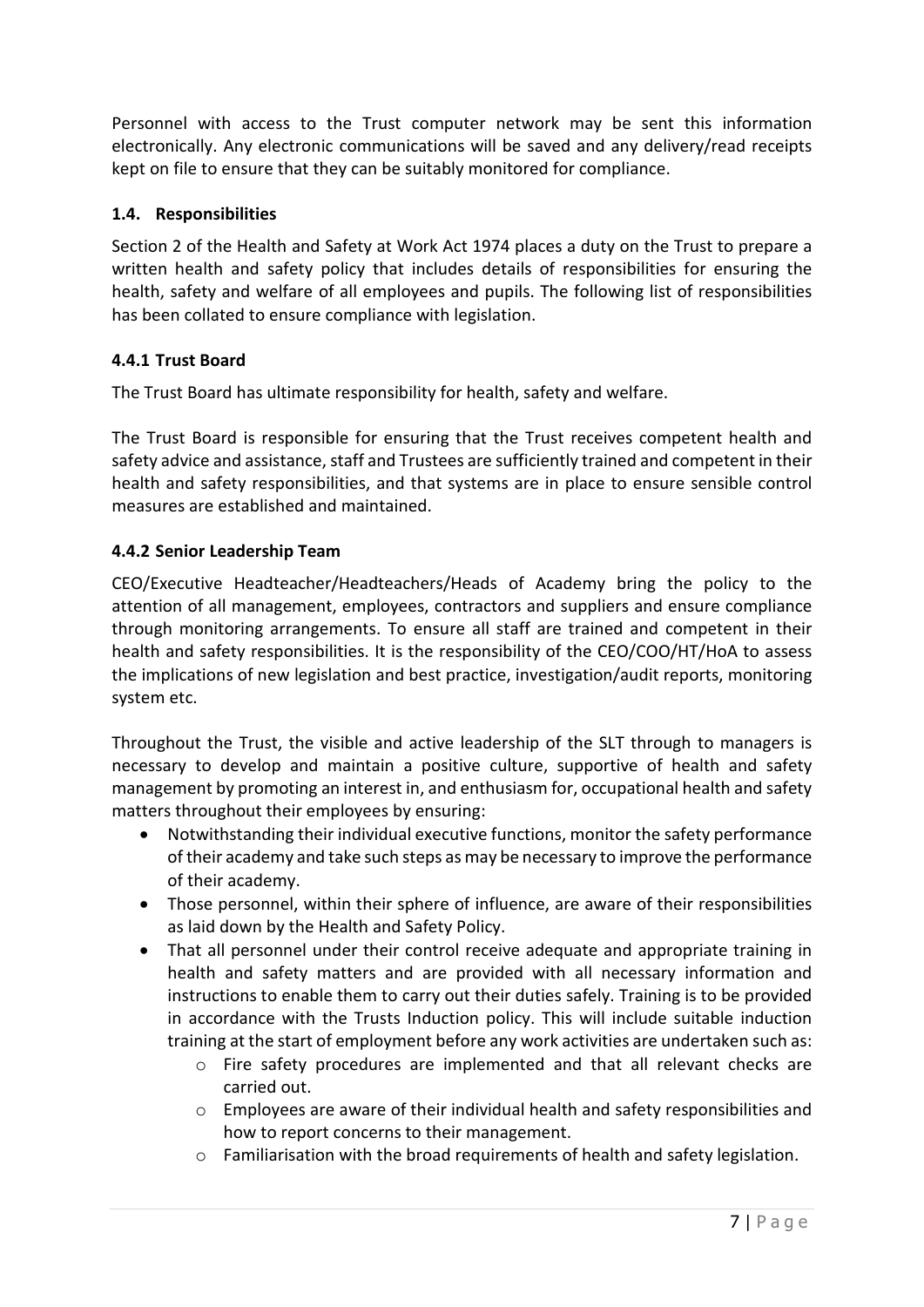This policy is a live document, which needs to be reviewed annually to ensure that it remains current with the Trust activities and changing legislation.

## **4.4.3 Chief Operating Officer (COO) and Academy Business Managers**

The COO and Academy Business Managers have delegated operational responsibility for health and safety and must ensure that:

- Risk control measures are identified and implemented in accordance with the 'general principles of prevention' which are;
	- (a) avoiding risks;
	- (b) evaluating the risks which cannot be avoided;
	- (c) combating the risks at source;
	- (d) adapting the work to the individual, especially as regards the design of workplaces, the choice of work equipment and the choice of working and production methods, with a view, in particular, to alleviating monotonous work and work at a predetermined work-rate and to reducing their effect on health;
	- (e) adapting to technical progress;
	- (f) replacing the dangerous by the non-dangerous or the less dangerous;
	- (g) developing a coherent overall prevention policy which covers technology, organisation of work, working conditions, social relationships and the influence of factors relating to the working environment;
	- (h) giving collective protective measures priority over individual protective measures; and
	- (i) giving appropriate instructions to employees.
- Activities are planned and managed so that foreseeable hazards are assessed and risks within our academies and across the Trust are managed, as far as reasonably practicable.
- Findings from the annual audits, local inspections and accident and incident reporting (including near misses) are reviewed and compared.
- Health and safety standards are maintained with the aim of continual improvement.
- Health and safety issues are given priority.
- Health and safety performance within their area of responsibility is monitored and corrective action is taken if standards fall below academy expectations.
- Appropriate resources are allocated to the planning of all activities and they are effectively managed and supervised.
- Relevant persons are aware of their responsibilities concerning safety management and that they receive appropriate training.
- Safety training and development needs of all employees under their control are appropriately met so they are competent to discharge their duties.
- Reporting of accidents, occupational ill health and near miss incidents are in accordance with Trust procedures and ensure that investigations are carried out.
- Relevant safety management systems are applied to all activities under their control.
- They monitor health and safety performance of employees and suppliers through site visits and inspections, as per the requirements of the Safety Management System.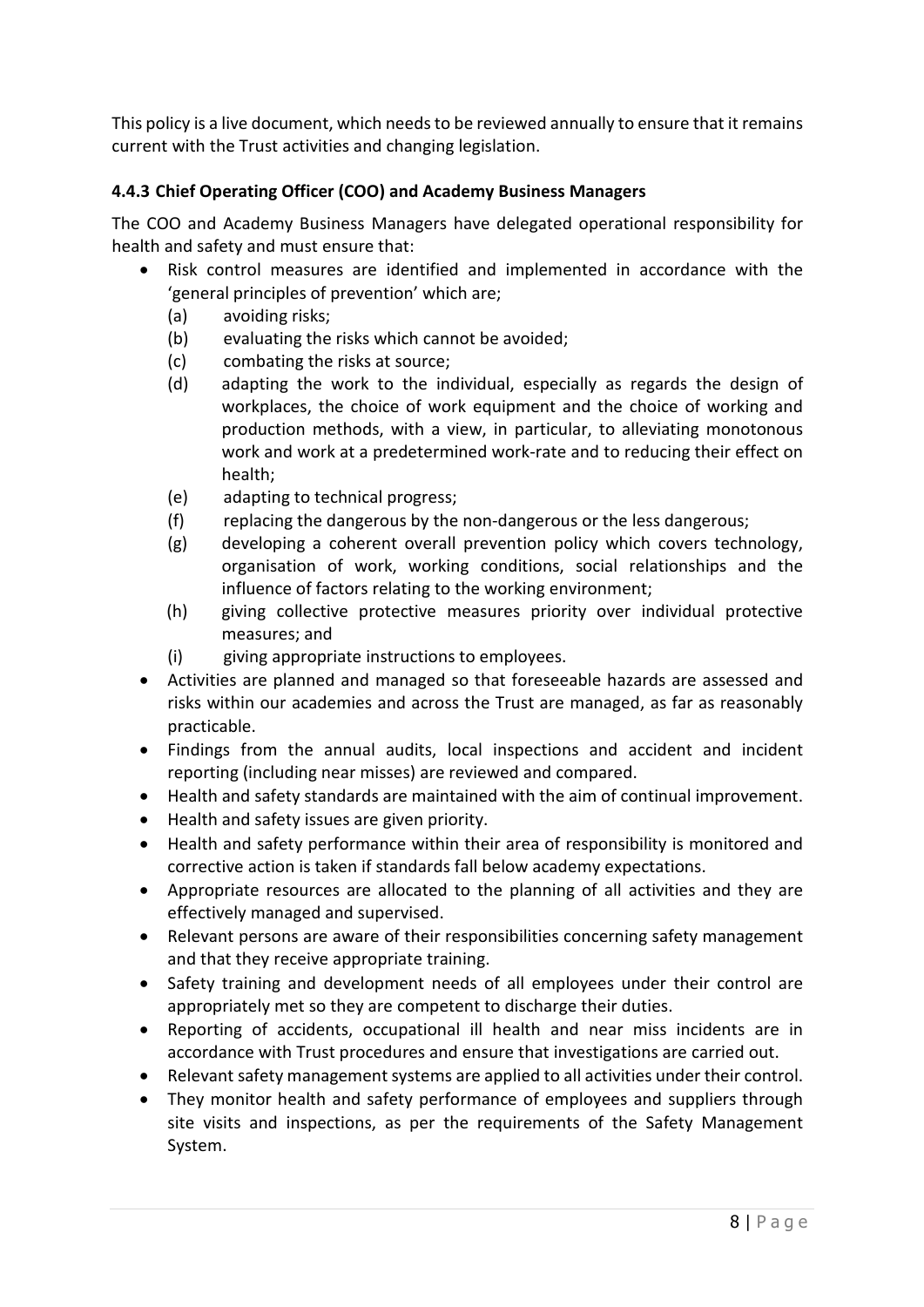- They keep up to date with changes in legislation, codes of practice and Trust procedures.
- They set an example in safe behaviour, good management and positive leadership.
- A positive health and safety culture is promoted.
- The requirements for occupational health and sickness absence management are followed.

#### **4.4.4. Employees**

The Trust requires the full support of all employees to discharge required duties where necessary, under the Health and Safety at Work Act 1974.

Employees have the responsibility to:

- Look after their own safety and consider the safety of others.
- Co-operate with the Trust so far as necessary to enable successful implementation and compliance with health and safety legislation.
- Familiarise themselves with this document, in particular their individual responsibilities and all other relevant sections to their role to discharge duties safely and efficiently.
- Not intentionally or recklessly interfere with or misuse health and safety and welfare provisions.
- Report any accident, incidents, near misses or occurrences of ill health in line with the Trust's Safety Management System.
- Report any faults/defects in any equipment or any hazardous situations to the COO/ABM immediately.
- Work in accordance to any safety instructions provided, including risk assessments and any other safe systems of works created, and inform the Trust Board if they do not feel competent to undertake a task they have been set.
- Use and store any issued Personal Protective Equipment (PPE) correctly at all times, in line with risk assessments and training.
- Report any matters that may compromise the effectiveness of the health and safety management system.
- Raise any concerns relating to health, safety or welfare to the COO/ABM immediately.

#### **4.4.5. Audit, Risk and Finance Committee**

The Trust is committed to ensuring that health and safety matters are communicated correctly to all employees and, through its governance structure, will seek assurance that the health and safety practices are being upheld.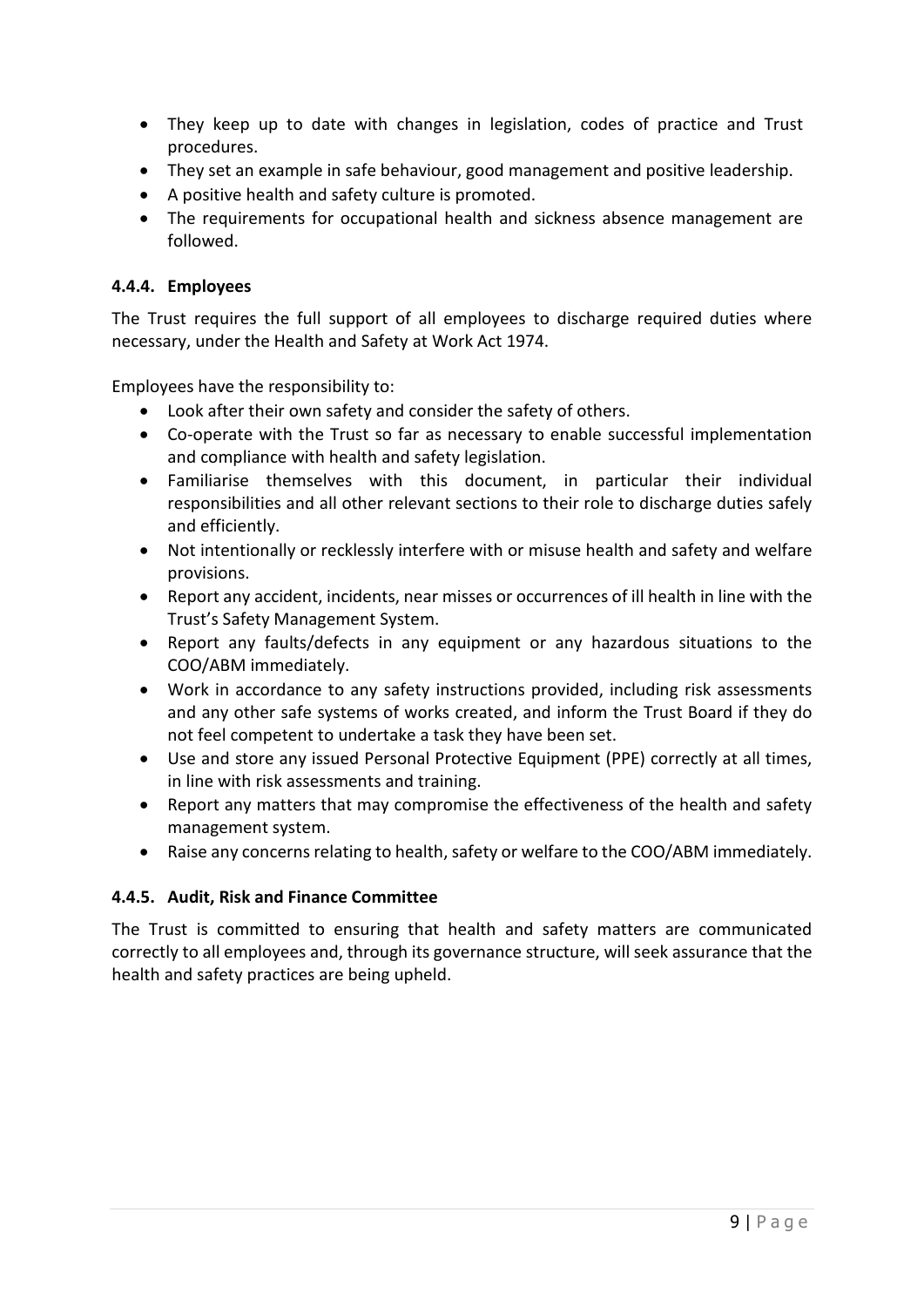## **4.4.6. Responsible People**

The following list will be held in each academy and updated as required. All 'responsible people' are nominated to undertake specific health and safety duties within the Trust.

| <b>Duties</b>                | <b>Responsible Person</b>                          |
|------------------------------|----------------------------------------------------|
|                              | (Name)                                             |
| Health and Safety Advice     | Headteacher/Academy Business Manager (Include      |
|                              | name(s)                                            |
| <b>Fire Marshall</b>         | SLT (Include name(s))                              |
| Paediatric First Aider       | Welfare Officer/Teachers (name(s))/TA's (name(s))  |
| <b>Emergency First Aider</b> | Director of Inclusion and SEND Resources (name(s)) |
| Appointed FirstAider         | Teachers (name(s))                                 |

#### <span id="page-9-0"></span>**5. IMPLEMENTATION AND OPERATION**

#### **5.1. Reporting and Investigating Accidents and Incidents at Work**

It is Trust policy to record all incidents that occur due to workplace activities, including those of violence and aggression. All accidents that fall under the Reporting of Injuries, Diseases and Dangerous Occurrences Regulations (RIDDOR) will be reported, these include:

- Fatalities
- If an employee suffers a specified injury, as defined by the HSE
- If an employee has been off work or unable to perform normal duties for over 7 days
- If a member of the public is injured due to workplace activities and taken directly to hospital for treatment
- If an employee suffers a work related disease defined by the HSE
- If there is a dangerous occurrence, as defined by the HSE.
- In relation to COVID 19, we should only make a report under RIDDOR when one of the following circumstances applies:
	- an accident or incident at work has, or could have, led to the release or escape of coronavirus (SARS-CoV-2). This must be reported as a dangerous [occurrence](https://www.hse.gov.uk/coronavirus/riddor/index.htm#dangerous)
	- a person at work (a worker) has been diagnosed as having COVID-19 attributed to an occupational exposure to coronavirus. This must be reported as a case of [disease](https://www.hse.gov.uk/coronavirus/riddor/index.htm#disease)
	- a worker dies as a result of occupational exposure to coronavirus. This must be reported as a [work-related](https://www.hse.gov.uk/coronavirus/riddor/index.htm#death) death due to exposure to a biological agent
	- For further reference and COVID-19 updates, please use link below <https://www.gov.uk/coronavirus>

Following an accident or incident the Trust will undertake the following steps:

- Ensure that the correct records have been completed
- Appropriate first aid treatment is administered
- In the event of an academy specific accident/incident, contact the COO who will advise and support the academy
- Report under RIDDOR, if required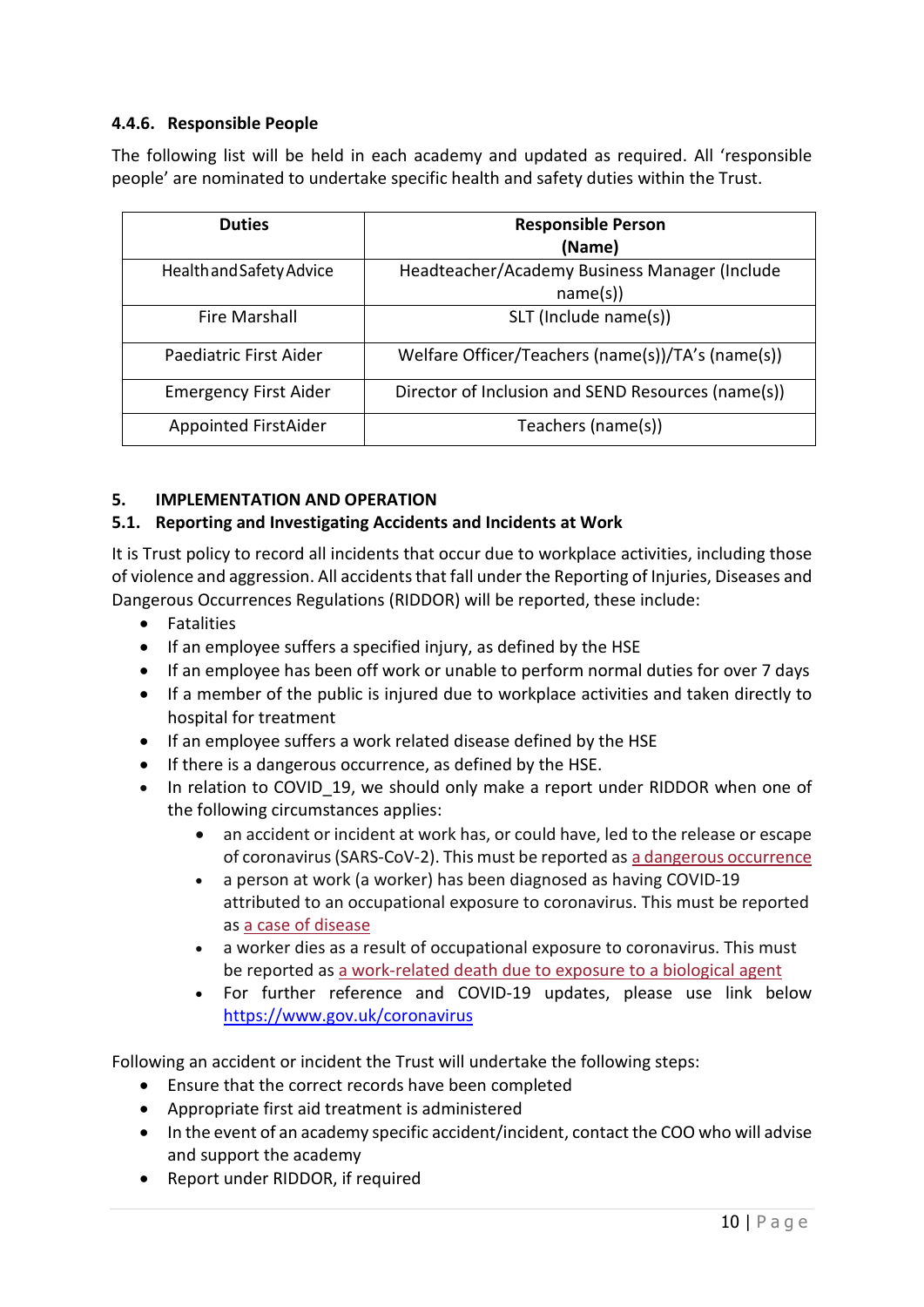- Inform next of kin, if appropriate
- Review relevant risk assessments and implement any additional control measures required to prevent reoccurrence
- Monitor controls to ensure they are suitable and sufficient

All accidents will undergo an initial investigation by line management and be recorded on the Accident Report & Investigation Form Accident Investigation Reporting Form - ACC4.pdf.The form will be submitted to the COO immediately, if the incident is reportable under RIDDOR, or within seven days for any other incident.

Where the incident meets RIDDOR, the Trusts Health & Safety advisors will be informed and will formally investigate all reportable injuries, including major accidents, accidents where time has been lost in excess of seven days and accidents where a rising trend has been identified.

Findings from any formal investigations will be sent to the CEO with any recommendation to prevent a similar occurrence.

TVAA will liaise with the Trust in relation to reportable accidents to ensure that all control measures implemented are done so on a Trust wide basis to ensure that similar accidents are prevented in the future, as far as reasonably practicable.

• Incident reporting RIDDOR

This section lists HSE's approved forms to be used when reporting work related accidents, diseases, dangerous occurrences, and gas incidents.

- o F2508 [Report](https://extranet.hse.gov.uk/lfserver/external/F2508IE) of an injury
- o F2508 Report of a dangerous [occurrence](https://extranet.hse.gov.uk/lfserver/external/F2508DOE)
- o [F2508A](https://extranet.hse.gov.uk/lfserver/external/F2508AE) Report of a case of disease
- o F2508G1 Report of [flammable](https://extranet.hse.gov.uk/lfserver/external/F2508G1E) gas incidents
- o F2508G2 Report of a [dangerous](https://extranet.hse.gov.uk/lfserver/external/F2508G2E) gas fitting
- o F2533 Safety [representatives](https://www.hse.gov.uk/forms/incident/f2533.pdf) report forms (PDF)- Portable Document Format
- o F2534 Safety [representatives](https://www.hse.gov.uk/forms/incident/f2534.pdf) inspection forms (PDF)- Portable Document Format
- o F2533/F2534 Safety representative [inspection/report](https://www.hse.gov.uk/forms/incident/f2533-f2534.doc) form (Microsoft Word version (.doc)- Microsoft Word [document\)](https://www.hse.gov.uk/forms/incident/f2533-f2534.doc)

#### **5.2. First Aid and Emergency Procedures**

The Trust will ensure that adequate first aid provisions are identified and made available by completing the [first aid requirements calculator.](https://www.sja.org.uk/sja/first-aid-training-courses/requirements-calculator/calculator.aspx) From this, it will identify:

- The number of first aiders and appointment persons required
- What first aid equipment is needed, and
- Further considerations required

All first aid personnel and equipment will be provided and maintained in accordance with the Health and Safety (First Aid) Regulations 1981 and Approved Code of Practice L74, as a minimum standard.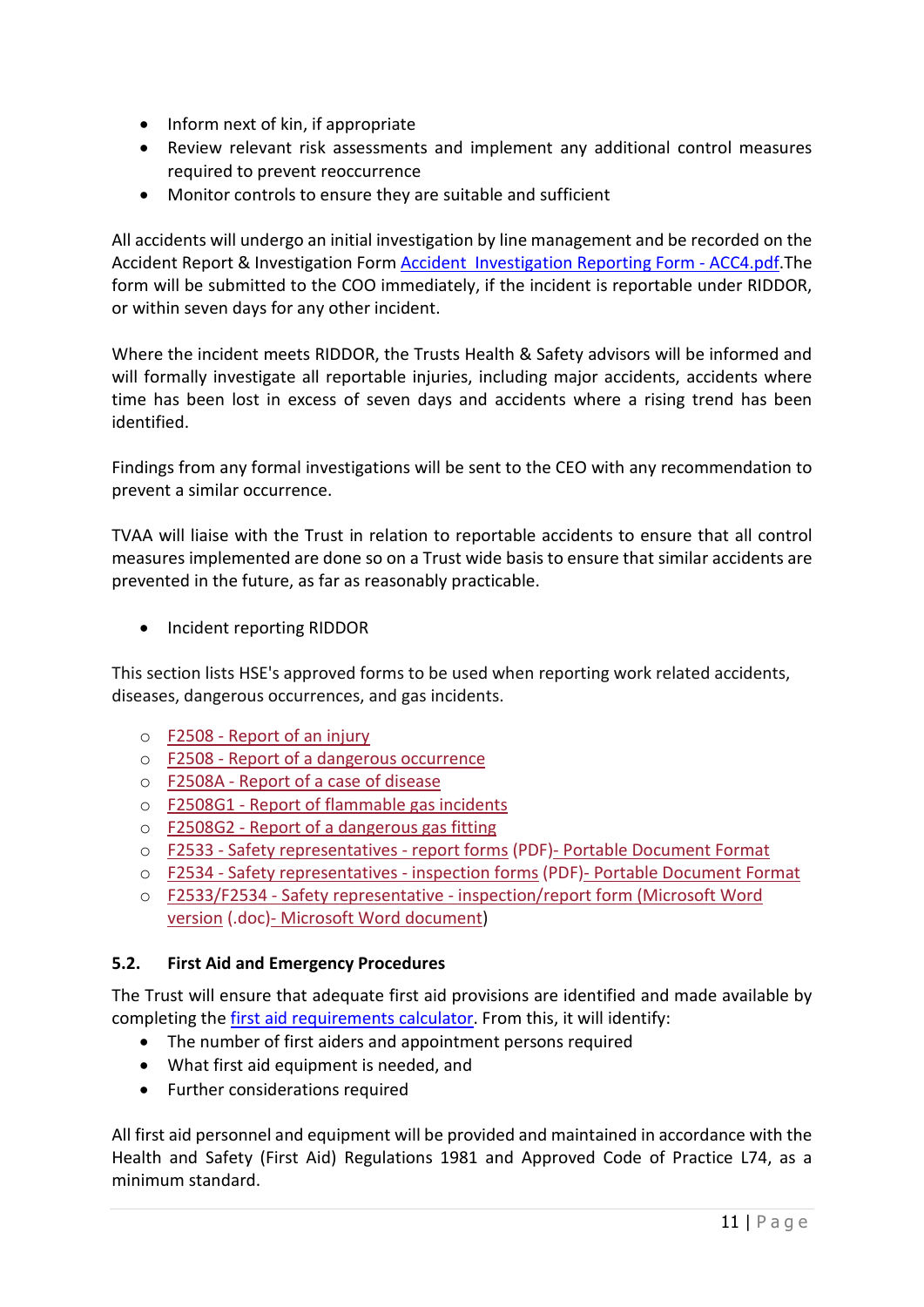A record will be made of any occasion where a member of staff, pupil or other person receives first aid treatment either on Trust premises or as part of academy-related activities.

The Trust will assess the first aid requirements, at minimum, on an annual basis to ensure that all requirements are suitably met.

## **5.3. First Aid Personnel**

All first aid personnel are employees who have been assessed and deemed suitable to undertake the role. Consideration has been given to ensure that there is an adequate number of personnel available at all times, including cover for holidays and sickness.

Qualified first aiders and emergency first aiders will have undertaken appropriate training in line with health and safety executive requirements, and training is reviewed prior to expiration.

Appointed persons are given clear indication of their roles and responsibilities and are suitably trained to undertake their duties.

All first aid personnel are aware of the Trust's emergency procedures.

The academies will ensure that all relevant first aid certification is kept up to date at all times.

#### **5.4. First Aid Equipment**

First aid equipment is held by the academies and is stocked with adequate supplies for the hazards present. All first aid kits contain at least the minimum supplies as required by law.

All first aid equipment and the details of the first aid personnel are clearly identified with the appropriate signage around the academy. It is the responsibility of the first aid personnel to ensure that:

- All first aid kits are maintained and replenished accordingly with checks not exceeding 3 months
- All first aid supplies are within their use by date, where necessary
- There are no unauthorised supplies kept in the first aid kits, for example creams, drugs etc.

#### **5.5. Hazard Detection and Near Misses**

Trust employees are encouraged to report any hazards or near misses to their line manager, either verbally or in writing, to ensure a safe working environment can be maintained.

Following notification of a hazard or a near miss, the line manager is to inform the COO. The academy will investigate to ensure suitable controls are identified and implemented to prevent harm. Controls will then be monitored by the Trust and the results documented to ensure they are suitable and sufficient.

In the event of a dangerous occurrence, the following steps will be taken: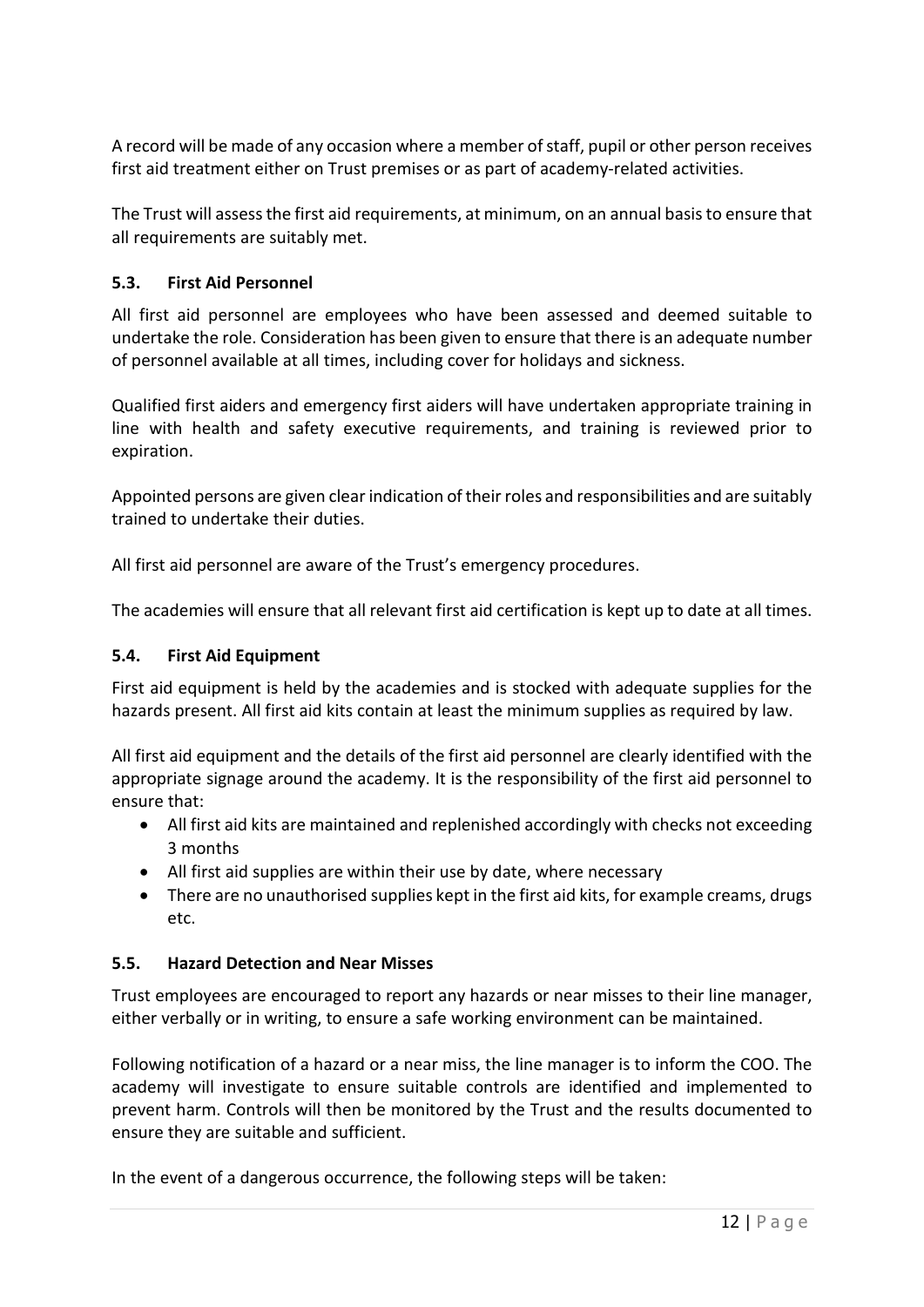- Ensure the area is cleared and made safe as a priority, to ensure that no persons are at risk of harm
- Notify the CEO and/or COO
- Complete the Accident Investigation Reporting Form ACC4.pdf
- Reporting under RIDDOR, if required
- Review relevant risk assessment and implement any additional control measures require to prevent recurrence
- Monitor controls to ensure they are suitable and sufficient
- Report appropriate concerns to the Chair of the Trust Board and/or Chair of Audit, Risk and Finance

#### <span id="page-12-0"></span>**6. PLANNING AND SAFE SYSTEMS OF WORK**

#### **6.1. Risk Assessments**

The Trust is committed to ensuring the safety of employees and those who may be affected by work activities. Through completing risk assessments, foreseeable hazards can be identified and the necessary controls that are required to eliminate or reduce risks as far as reasonably practicable.

The Trust uses a quantitative and qualitative risk assessment template that relies upon the judgement of a competent person (or Risk Assessor). All employees appointed to undertake the role of risk assessor must have been deemed competent by management and have received the relevant training.

All of our risk assessments are documented, communicated to relevant employees and regularly reviewed, as per the requirements of the Management of Health and Safety at Work Regulations 1999.

The Trust follows a standard risk assessment template as Appendix two.

Where certain other pieces of legislation require specific risk assessments to be completed, such as Control of Substances Hazardous to Health (COSHH) 2002 and the Manual Handling Operations Regulations 1992, the academy will conduct the relevant risk assessments. Further information is contained in the relevant arrangements within further sections of this policy and in the supporting guidance for those sections.

The cycle below illustrates the key steps for undertaking a risk assessment.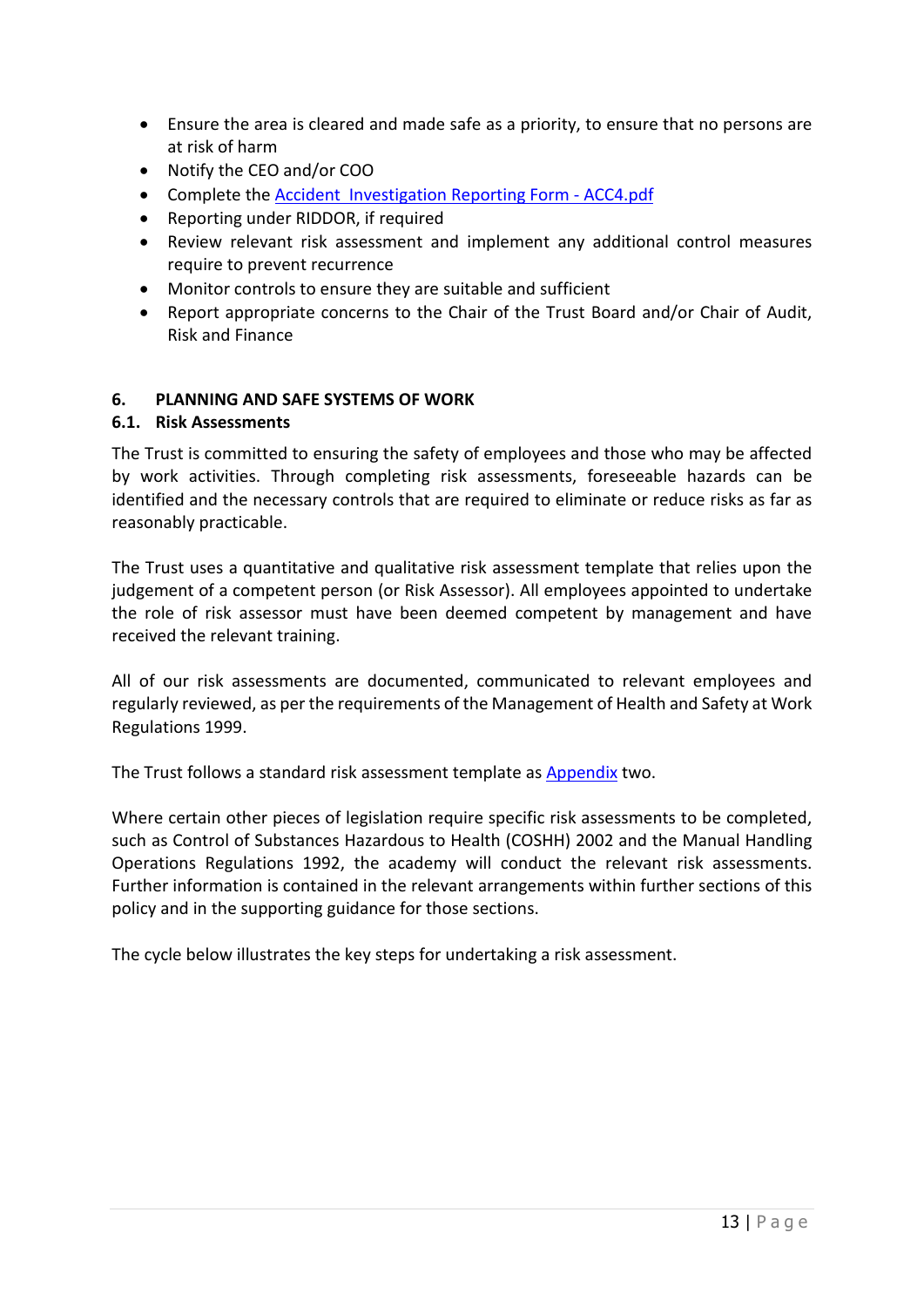

## **6.2. Construction, Design and Management (CDM)**

In the case where a project becomes notifiable and the Trust is the client, in addition to general duties under Construction (Design and Management) Regulations 2015 ensure that:

- A competent Principle Designer will be appointed
- All relevant pre-construction information is provided as early as practicable to the Principal Designer
- Suitable welfare facilities are arranged prior to work commencing
- There is a completed construction phase plan in place prior to work commencing

The Trust will agree and receive the health and safety file from the Principal Designer following the works.

#### **6.3. Method statement**

Where identified by risk assessment or required by other parties to undertake works, the Trust will require the Principle Contractor/Designer to undertake a method statement, detailing how work activities will be undertaken and the controls used.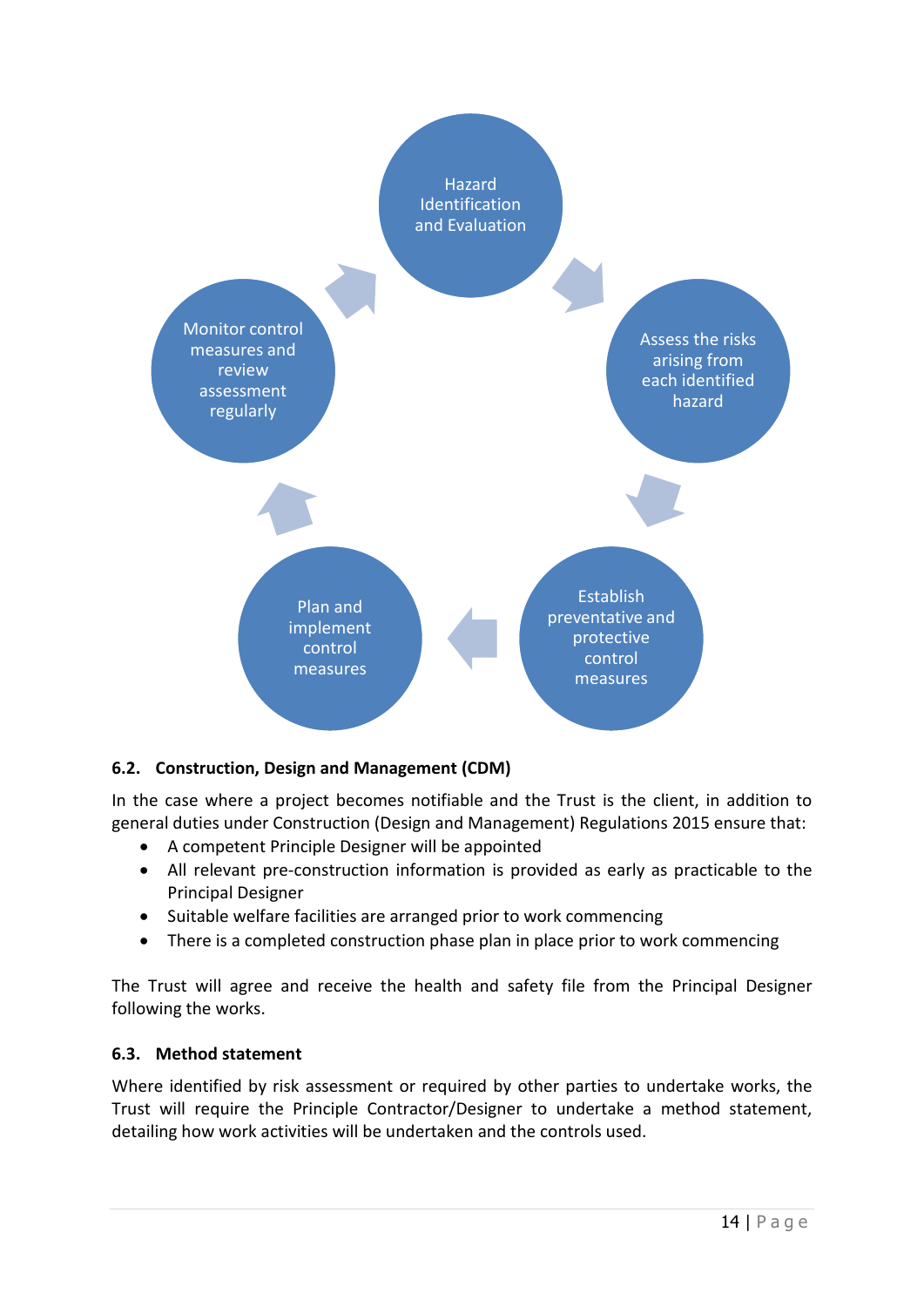All method statements will be created and documented by competent persons and communicated to all relevant employees.

Where a method statement has been created for particular work activities, Trust employees/contractors will follow the method of work and ensure all control measures are implemented in a suitable manner.

## <span id="page-14-0"></span>**7. CONTROL OF PREMISES**

#### **7.1. Access and Egress**

All access and egress routes in Trust premises are:

- Safe and in well maintained condition to prevent harm
- Kept free of obstruction and subject to good housekeeping rules
- Have suitable handrails, floor covering, markings and lighting, as required
- Segregated, where appropriate, to separate people and vehicles/plant equipment
- Clearly identified with any restrictions (such as 'do not enter' signs for restricted areas) or other relevant information
- Continually monitored to ensure the above points are adhered to

#### **7.2. Windows, Doors and Stairs**

All windows, doors and stairs in the Trust are:

- Of suitable construction for the premises
- In a safe and well maintained condition to prevent harm
- Kept free of obstruction and subject to good housekeeping rules
- Have suitable safety devices, handrails, markings and lighting as required
- Clearly identified with any restrictions (such as 'fire door, keep shut' signage for fire doors) or other relevant information
- Continually monitored to ensure the above points are adhered to

#### **7.3. Welfare**

To comply with the Workplace (Health, Safety and Welfare) regulations the Trust has assessed the welfare requirements for all academies and implemented the necessary facilities and controls. Assessment has taken into consideration:

- Toilets and sanitary conveniences
- Workplace temperature and ventilation
- Lighting
- Washing and drinking facilities
- Rest and break facilities
- Desks, seating and workplace areas
- General workplace environment, layout and cleanliness

#### **7.4. Fire Safety**

It is the policy of the Trust to take all necessary measures to prevent an outbreak of fire and to ensure the safety of all those on Trust premises, if a fire should occur.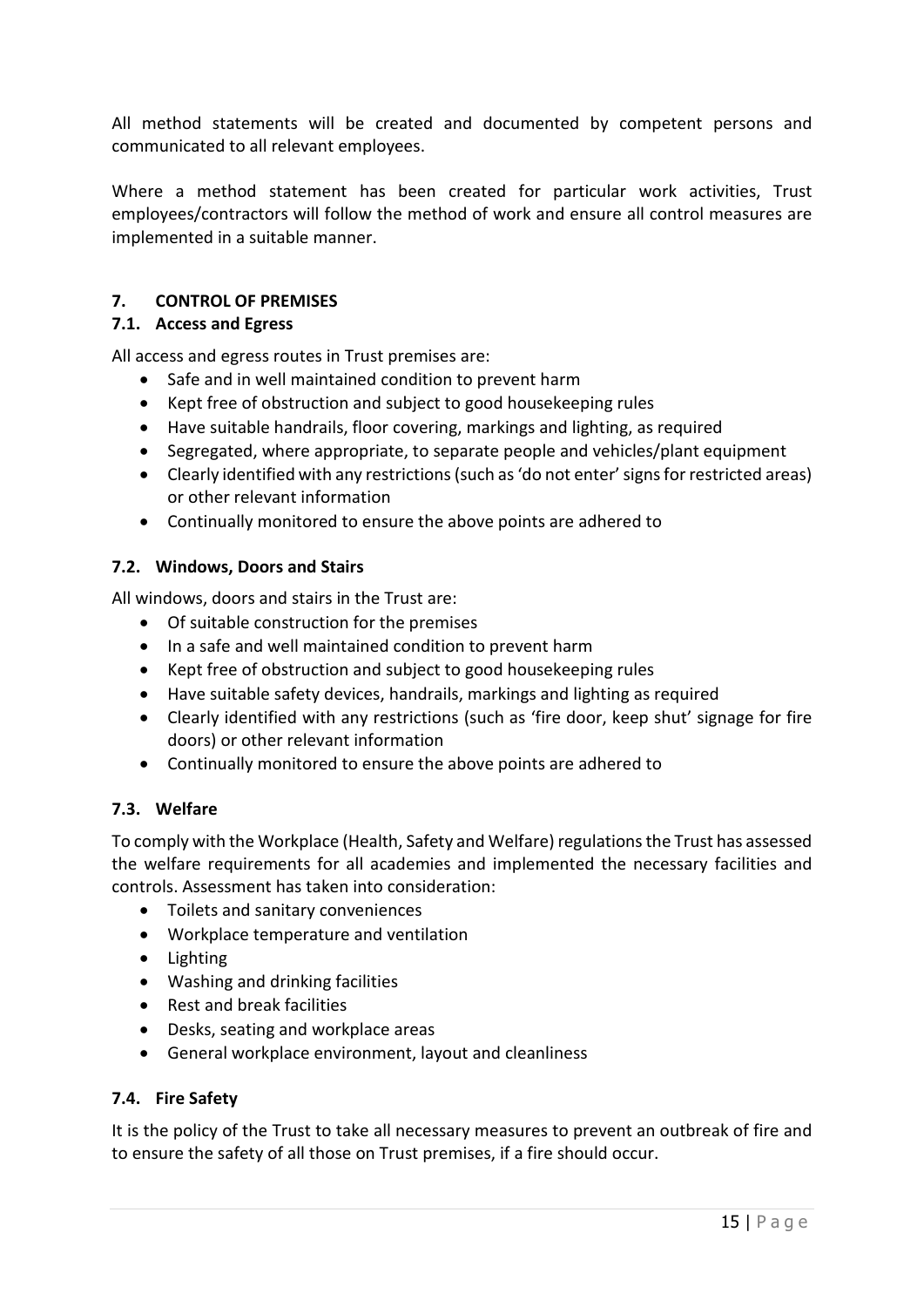To ensure steps are taken to comply with applicable fire safety legislation, a competent person will undertake and maintain a fire risk assessment, which identifies the fire hazards around the premises and the controls required to ensure that the risk of harm is eliminated or reduced as far as reasonably practicable.

The following are fire precautions we adhere to in our premises:

- All employees are suitably trained/instructed in the fire procedure for the premises
- Nominated employees, who have been deemed suitable, are chosen to undertake fire marshal training and duties for the premises.
- There are sufficient number of fire marshals, considering cover for holidays and sickness
- An up to date register of employees is kept and used during fire drills to help identify if any employees are at risk of harm
- A register will be performed for pupils at the start of each day and again immediately following lunch
- Visitors and contractors are required to sign in and out of the premises and are given relevant information relating to fire procedures
- Fire marshals monitor fire escape routes and exits to ensure they are clearly marked, free from obstruction and not locked at any time during working hours
- The fire alarm system is tested weekly by choosing a different call point to active and documents kept of the results, ensuring call points are checked in a single rotation
- The fire alarm system is maintained in a safe and suitable condition in line with manufacturer's instructions, if applicable
- All firefighting requirement is subject to regular inspection by a competent contractor
- Firefighting equipment must not be obstructed and is monitored by the fire marshals to ensure they are in the correct position and undamaged
- Damaged or missing firefighting equipment is repaired/replaced immediately
- Damaged fire detection units are repaired/replaced immediately
- Emergency lighting is subject to monthly and quarterly testing with all results documented and required actions undertaken
- Fire drills and evacuations are undertaken at least six monthly and the results documented
- Smoking is not permitted in or around the premises
- The assembly point is in a safe place away from the immediate vicinity of the premises, identified with the correct signage and its location communicated to all employees
- Sources of ignition are located away from flammable liquids or vapours
- All relevant checks, drills and inspections are recorded and kept on file for reference

#### **7.5. Emergency Plans**

In case of explosion, flooding, bomb threats, lockdown or other emergencies, the CEO/HT/HoA will ensure all employees, pupils and visitors to the premises are informed of the emergency procedures and the designated assembly points.

Emergency plans will consider the measures required to save lives, prevent injury and minimise loss as far as possible.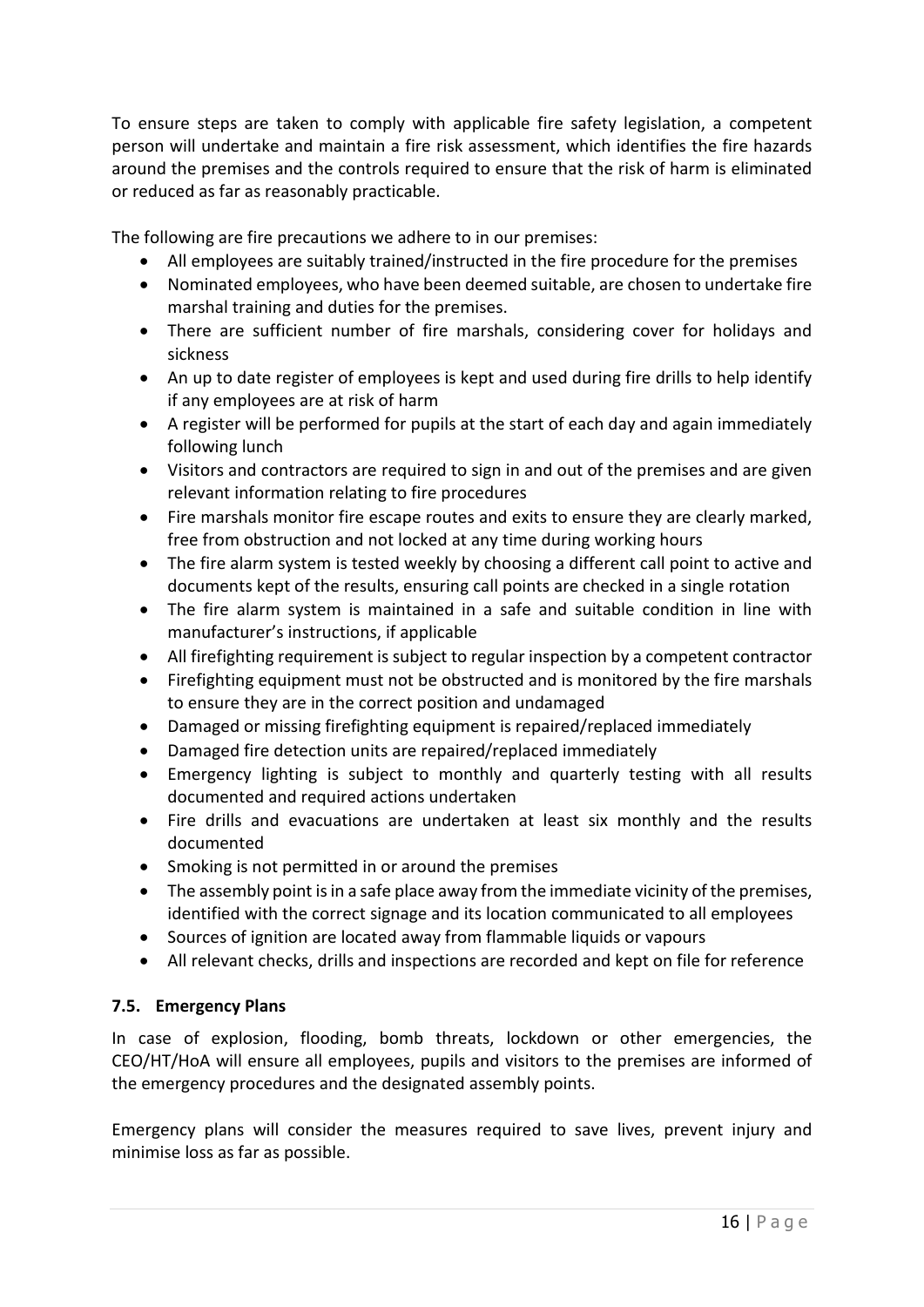Workplace activities that pose significant risks are risk assessed and any emergency plans required are created and documented specifically for those activities

## **7.6. Fire Procedures**

- In the event of fire, do not panic and do not take any personal risk
- If a fire is discovered, immediately activate the nearest alarm call point and notify a responsible person
- If the fire alarm should sound, or if you are given instructions by a fire marshal or other responsible person, evacuate the building immediately using the nearest safe fire exit route and go straight to the designated assembly point
- Ensure all doors and windows are closed on exit, if it is safe to do so. Do not stop to collect personal possessions under any circumstances
- Do not make any attempt to remove vehicles or property
- The responsible person will call the fire brigade by dialling 999 and informing them of the academy name and address to which they need to respond
- At the assembly point, the responsible person will ensure that all people who were on the premises are accounted for
- If you have any relevant information, such as the location of the fire or if any persons are trapped in the premises, inform the responsible person immediately
- Do not forget to help and guide visitors or suppliers who may be in the building at the time
- Do not leave the assembly point or re-enter the premises until informed to do so either by the responsible person or the fire officer
- Only use firefighting equipment if you are trained and if it is safe and necessary to do so to safely escape the premises. Always ensure that the alarm is raised first.
- Never take personal risks in the event of a fire. The safety of lives takes priority over a building or possessions
- A file containing information and drawings regarding service and dangerous areas/substances (e.g. gas bottles etc.) will be held in reception for perusal by the emergency services.

#### **7.7. Gas Safety**

All persons who install, maintain, inspect, repair or conduct any other works, including performing the annual gas safety check on any gas installations and appliances within the Trust, are required to be competent gas safety engineers holding the correct qualifications in line with the Gas Safety (installation and use) Regulations. Written records of all works are kept on file.

All safe systems of work and other relevant information is readily available to employees, contractors, clients and other required parties.

#### **7.8. Signage**

Where identified by risk assessment or legislation, the Trust will ensure that all required signage is:

• Placed in suitable areas and not obstructed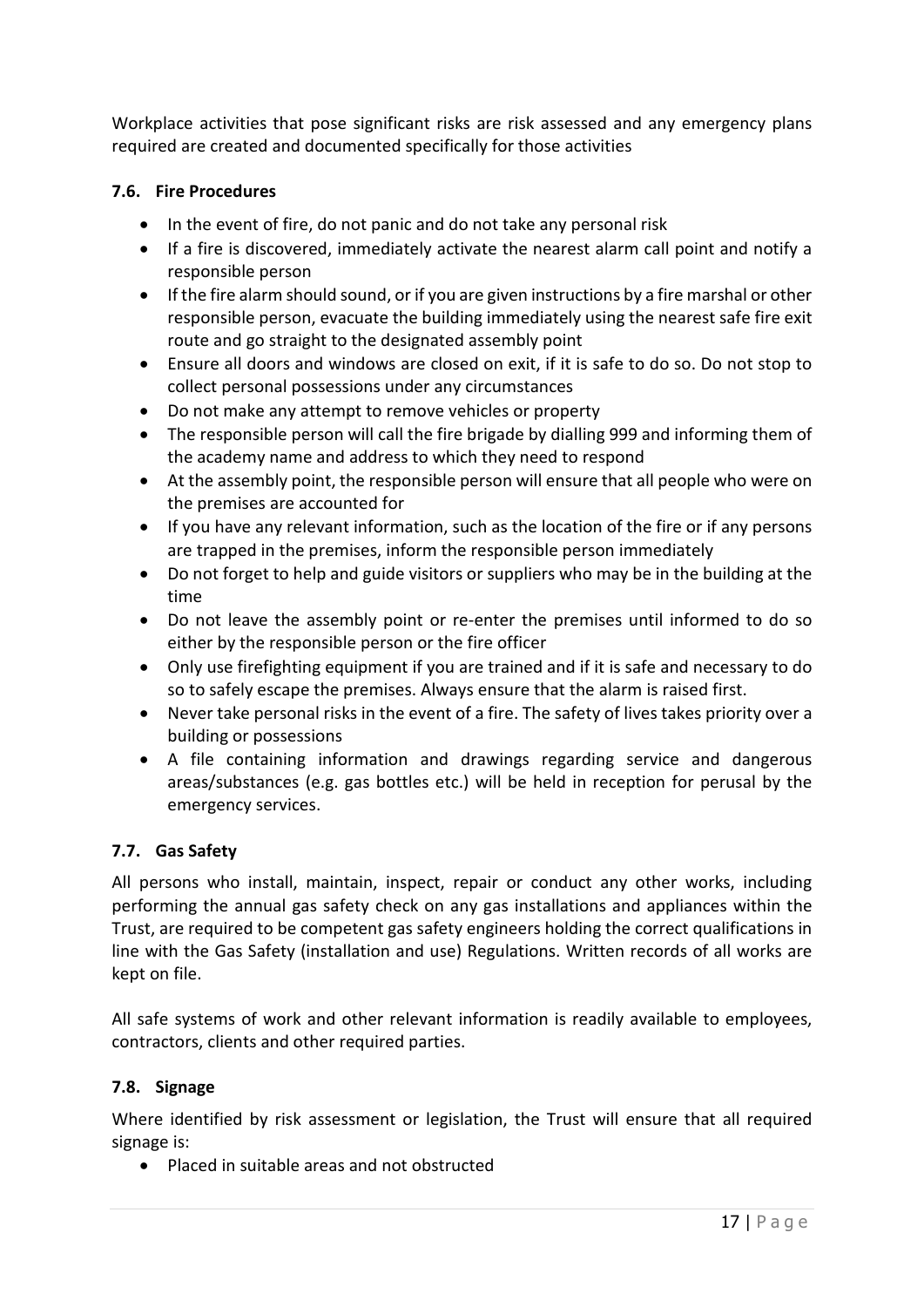- Easily legible, including both pictogram and text
- Made of suitable material and complies with the appropriate standards.

#### **7.9. Smoking**

The Trust does not allow any person to smoke or use e-cigarettes inside the premises. This policy is clearly communicated to all persons and appropriate 'No Smoking' signage has been placed around the premises (refer to the Trust's Smoking Policy).

## **7.10. Fixed Electrical Installation**

The fixed electrical installation in the Trust premises is subject to effective monitoring, as well as periodic inspection and testing, to ensure it is in a safe and suitable condition in line with the Electricity at Work Regulations.

Any works, including installation, general maintenance and repair, are only conducted by competent and qualified electricians. Written records of works undertaken and monitoring are kept and provided, where required.

Fixed cabling is subject to a visual inspection on an annual basis.

#### **7.11. Housekeeping and Maintenance**

To reduce the risk of injury on our premises, the Trust ensures:

- A high standard of housekeeping is maintained and monitored around the premises
- Employees and pupils are trained and instructed to keep a high standard of housekeeping during their work and learning activities
- Suitable cleaning arrangements are in place
- Effective cable management when conducting work activities in or away from the premises
- An effective maintenance schedule is in place and any maintenance/repairs are carried out safely by competent persons.

#### **7.12. Storage of Goods**

Suitable storage facilities are provided for the materials stored on the premises, as far as reasonably practicable. All materials are clearly identifiable and stored in a way to reduce manual handling as far as possible, as well as aid housekeeping.

Hazardous substances or materials are stored in accordance with the requirements contained in relevant legislation and regulation.

Flammable and explosive materials are stored away from sources of ignition.

#### **7.13. Control of Asbestos on the Premises (Confirmed Asbestos)**

The Trust takes a proactive approach towards controlling asbestos within the premises and will ensure that:

• A survey of the premises conducted by a competent person is available to determine the location and condition of asbestos containing materials (ACM's)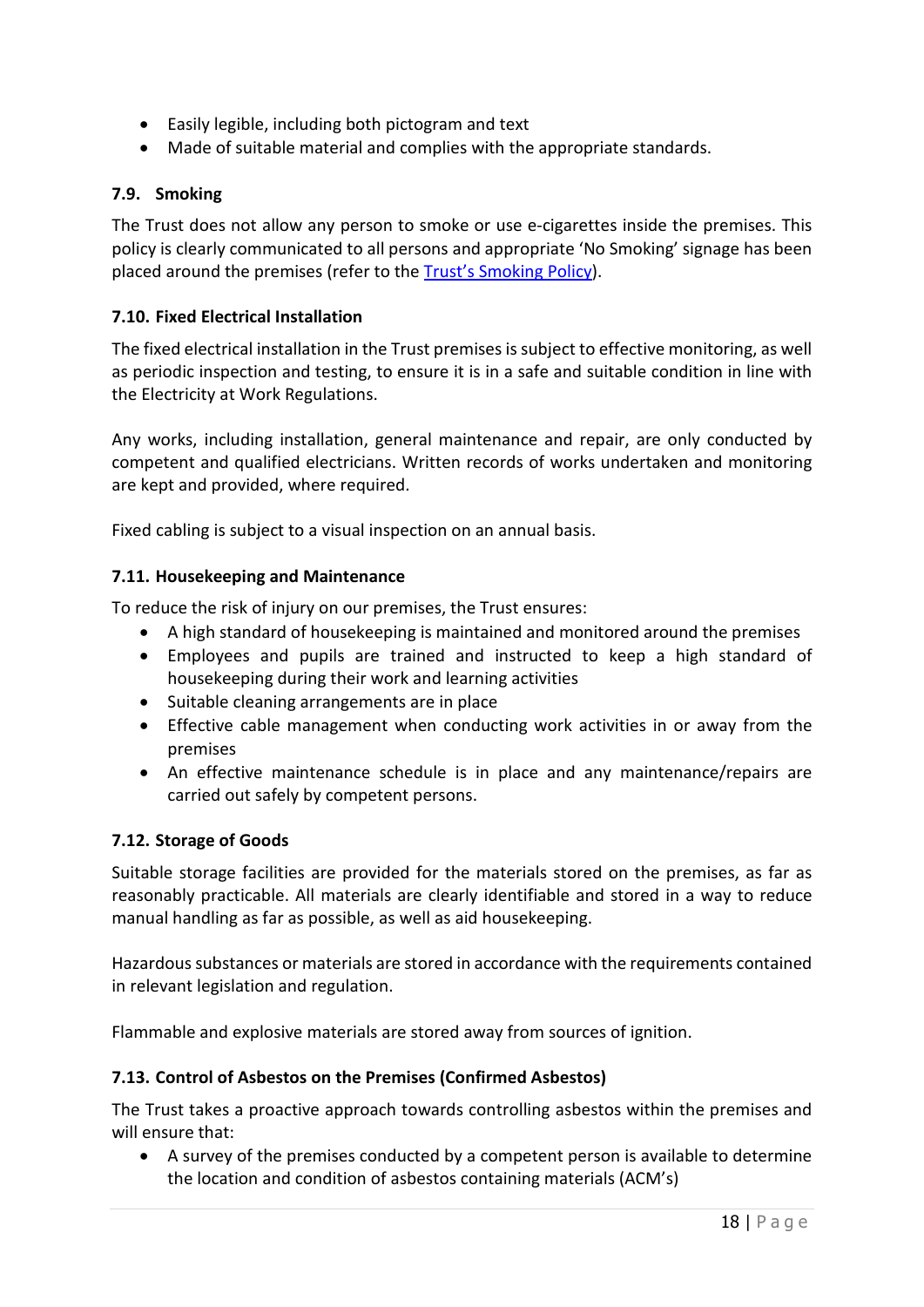- Information gathered from the survey will be documented in the asbestos register
- The risks from the asbestos are assessed and a plan is created to set out how the asbestos must be managed
- If asbestos is deemed to be in a condition, where it is beyond a state of being managed, it will be removed by a competent licensed contractor
- Corrective actions identified in the plan are implemented and both the ACM's and controls are monitored in accordance with the management plan. A documented record must be kept
- All ACM's will be clearly marked and information of the location and condition of asbestos will be given to all relevant persons, including employees and contractors
- Employees who are deemed to be at risk of being exposed to asbestos as part of their working duties will be given suitable instruction, training and supervision
- Only competent persons who hold the relevant training and qualifications will be permitted to work on asbestos in the Trust
- Contractors will be given induction training before they commence any works and are fully aware of the contents of the asbestos register. Signatures confirming induction will be obtained

## **7.14. Control of Visitors**

Any special arrangements required by visitors are ascertained, where practicable, before arrival. This may include bringing vehicles or other machinery or substances onto the premises or personal need such as coping with disability or language barriers.

All visitors to the academies must make themselves known to reception and sign in to the visitor's system.

Visitors will then be provided with an identification label, which must be worn at all times. Visitors will remain accompanied at all times unless deemed unnecessary after induction training.

All visitors are provided with relevant information relating to safety and emergency procedures.

The person(s) from the Trust who the visitors are meeting take responsibility of the visitors in their care whilst they are on the premises.

#### **7.15. Waste Disposal**

It is Trust policy to identify waste that results from work activities. Adequate waste disposal measures will be implemented from the results of the assessment, including the provision of suitable waste containers, which will be emptied on a weekly basis.

The Trust will ensure that all waste is disposed of suitably and correctly. Hazardous waste will only be removed by authorised contractors.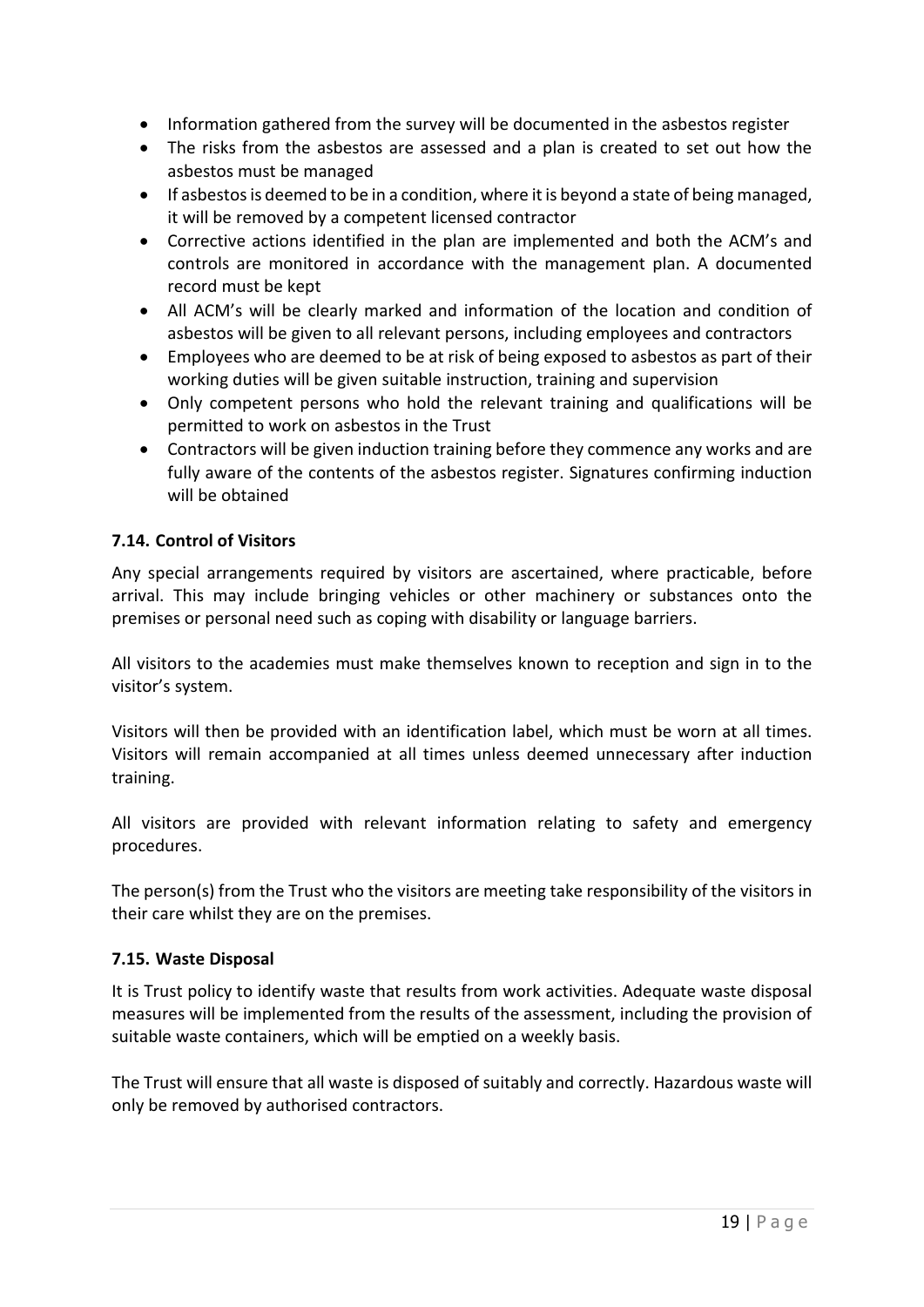All waste disposal companies contracted to remove waste will be subject to competency checks and must hold the appropriate certification. A hard copy of all waste transfer notes will be kept for a minimum of 2 years.

Where waste can be recycled, the Trust will ensure that it is separated from general waste and disposed of correctly.

All employees are informed of the policy regarding waste disposal and the correct waste disposal techniques that they must follow.

Sanitary disposal bins/nappy collection bins are serviced and collected.

#### <span id="page-19-0"></span>**8. EMPLOYEE AND PUPIL SAFETY**

#### **8.1. Training**

It is Trust policy that employees undertake appropriate training to ensure the safety of themselves and others whilst at work, in line with the Health and Safety at Work Act 1974 (HASWA).

Induction training is given to all employees as a basic grounding, and from this additional training is provided considering each employees position, work activities, working environment and requirements under law.

All training will be given by competent persons, whether internal or external.

Training records are kept for each employee and contain information on:

- What training the employee has completed
- Who conducted the training
- When the training was undertaken
- When the training expires/refresher training is required
- Training records in SIMS are continually updated and reviewed to ensure existing training is appropriate and if any further training is required

Training records will be reviewed:

- On a regular basis
- When there is a change to work activities
- When new plant/equipment/technology is introduced or existing plant/equipment/technology is changed
- When a safe system of work is changed, or a new one introduced

#### **8.2. Alcohol and Substance Misuse**

The Trust prohibits the possession of, or being under the influence of, alcohol or illegal substances whilst on the premises. This policy applies to both employees and non-employees, such as visitors and contractors.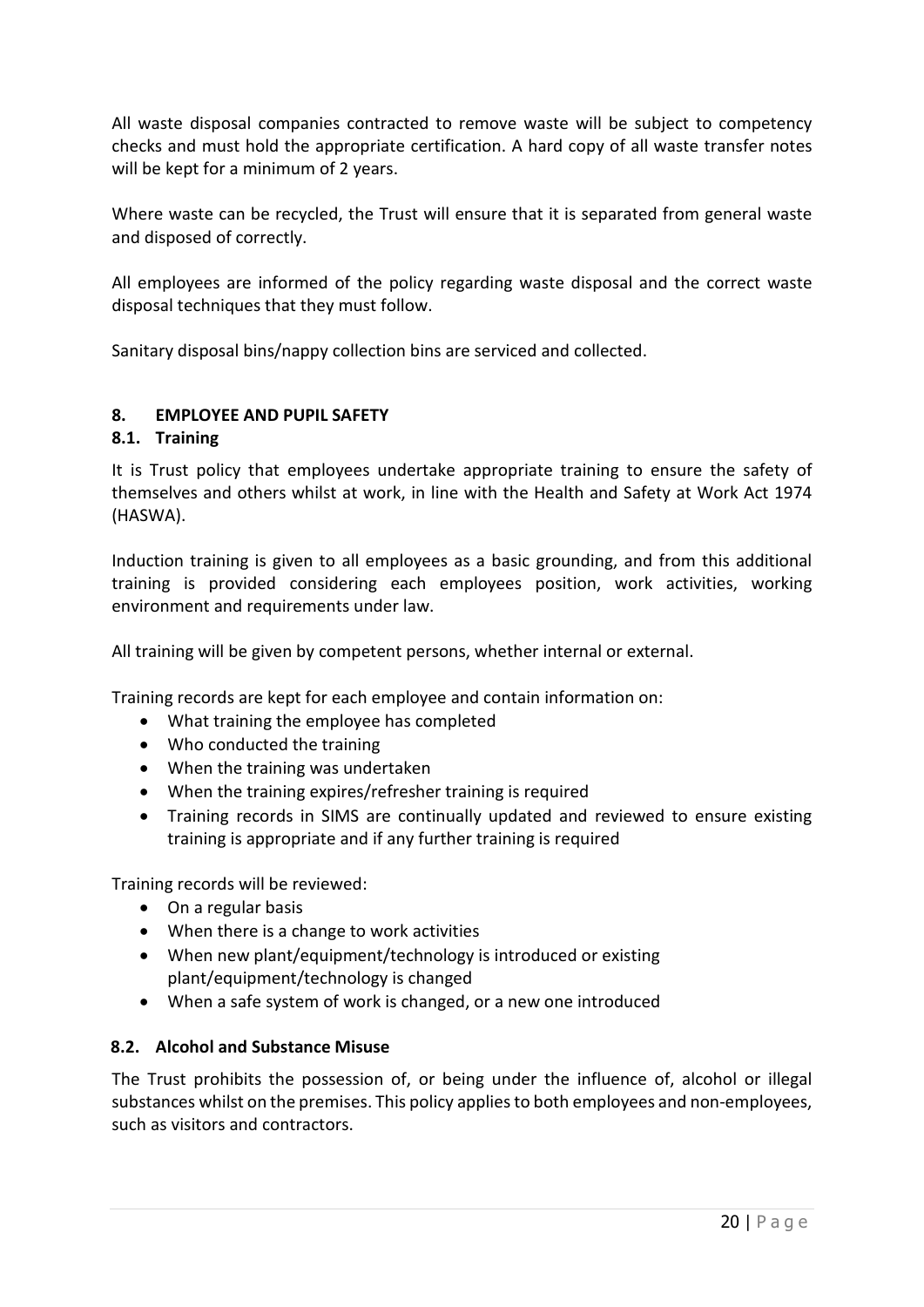Employees are additionally prohibited from being in possession of, or being under the influence of, alcohol or illegal substances when working away from our premises, such as on school trips and inducing when driving for business purposes.

Employees found to be under the influence of alcohol or illegal substances will be subject to disciplinary procedures for actions deemed as gross misconduct. Non-employees will be asked to leave the premises immediately and relevant persons notified.

Where an employee has been issued with medicine by a medical professional, which may affect their ability to work safely, they must inform their manager immediately.

The Trust will support and help employees who may have a dependency on alcohol/ other substances under the condition that the employee discloses the problem first. All matters relating to this will be discussed in confidence.

All employees are encouraged to report to their manager if they notice obvious signs of alcohol or substance abuse in a colleague.

#### **8.3. Stress**

The Trust is responsible for preventing psychological as well as physical injury by considering the possible risks to health arising from work-related stress.

The first step in the approach to stress management is to undertake a [stress risk assessment](file://oit-roamfs-sofs/tveshared$/Master%20Documents/Stress%20Risk%20Assessment%20Form%20-%20Nov%202017.docx) with the employee and identify work activities that may impose unnecessarily high levels of stress upon the individual employees undertaking them, including how to reduce the impact of the stress. Where possible, such activities will be redesigned in order to eliminate or control the causes of the stress.

The second step is to educate employees identified as being at risk from work related stress as to the dangers to their health and to encourage them to reduce their stress levels, where possible, through participation and co-operative working. Where necessary, training will be provided in order for them to monitor and control their own stress levels.

Lastly, employees identified as needing rehabilitation due to work related stress may be provided with independent and confidential counselling.

The above measures will be subject to regular monitoring and review and employees and their representatives must be kept fully informed of developments.

The Trust encourages employees who feel that they, or other employees, are subject to levels of stress that are detrimental to their health to report this, in the strictest confidence to their manager.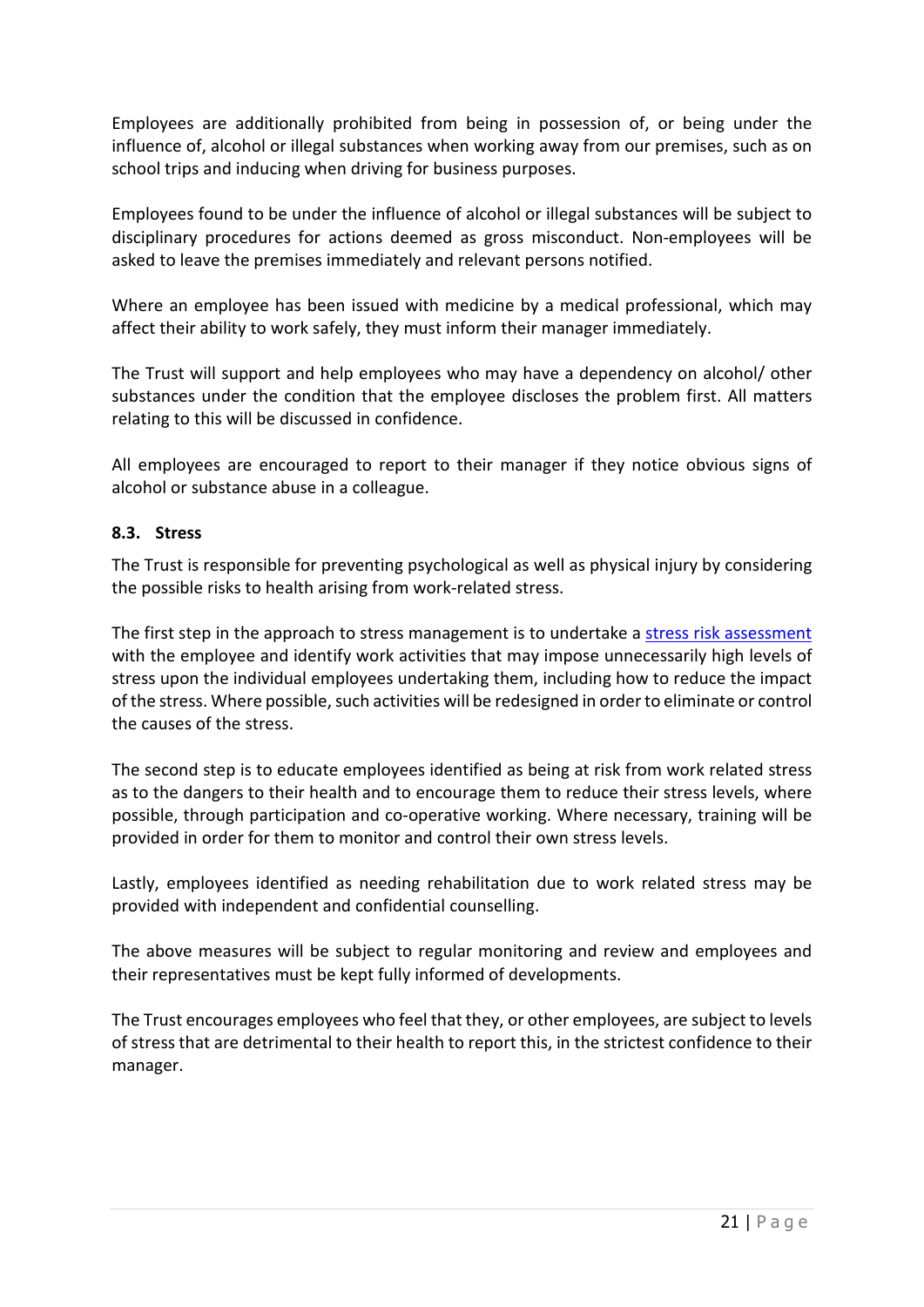#### **8.4. Violence**

The Trust assesses the risks of violent incidents to determine the appropriate preventive measures that must be introduced. Once introduced, the measures are subject to monitoring and review in order to gauge their effectiveness.

All employees are informed that they must report all incidents of a potentially violent nature to the Trust Board, in order that the scale of the problem can be determined and the employees or pupils at risk identified.

Employees who have been subject to violent assault will be provided with independent and confidential counselling. Employees will be trained in techniques for dealing with potentially violent situations, if identified as being particularly at risk.

All violent incidents are recorded and are notified to the Trust Board for review. Where necessary, the police will be informed of violent acts.

#### **8.5. Lone Working**

Where practicable it is the policy of the Trust to avoid lone working.

Where is it not practical to avoid, the Trust will identify all employees who undertake lone working activities. All lone working activities are risk assessed, considering the:

- Task the employee will be undertaking
- Environment the employee will be working in
- The health, capabilities and competence of the employee who will be lone working
- The equipment used for the task
- Identified control measures are implemented prior to lone working activities, and are monitored to ensure they remain effective
- All lone workers will be provided with a means of communication and instructed on its use
- All employees are suitably trained prior to lone working activities and are instructed in the correct procedures to follow in the event of an emergency or potentially violent situation

#### **8.6. Use of Mobile Phones**

The Trust permits use of mobile phones only in the event that it is necessary and safe to do so.

Employees are not permitted to use a mobile phone at any point whilst driving, including any hands-free devices.

#### **8.7. Young Persons (Non-Pupil)**

The Trust completes a young person risk assessment prior to a young person being permitted to start work. Where residual risk remains, that cannot be eliminated and has been controlled as far as is reasonably practicable, we will communicate this to the young person, young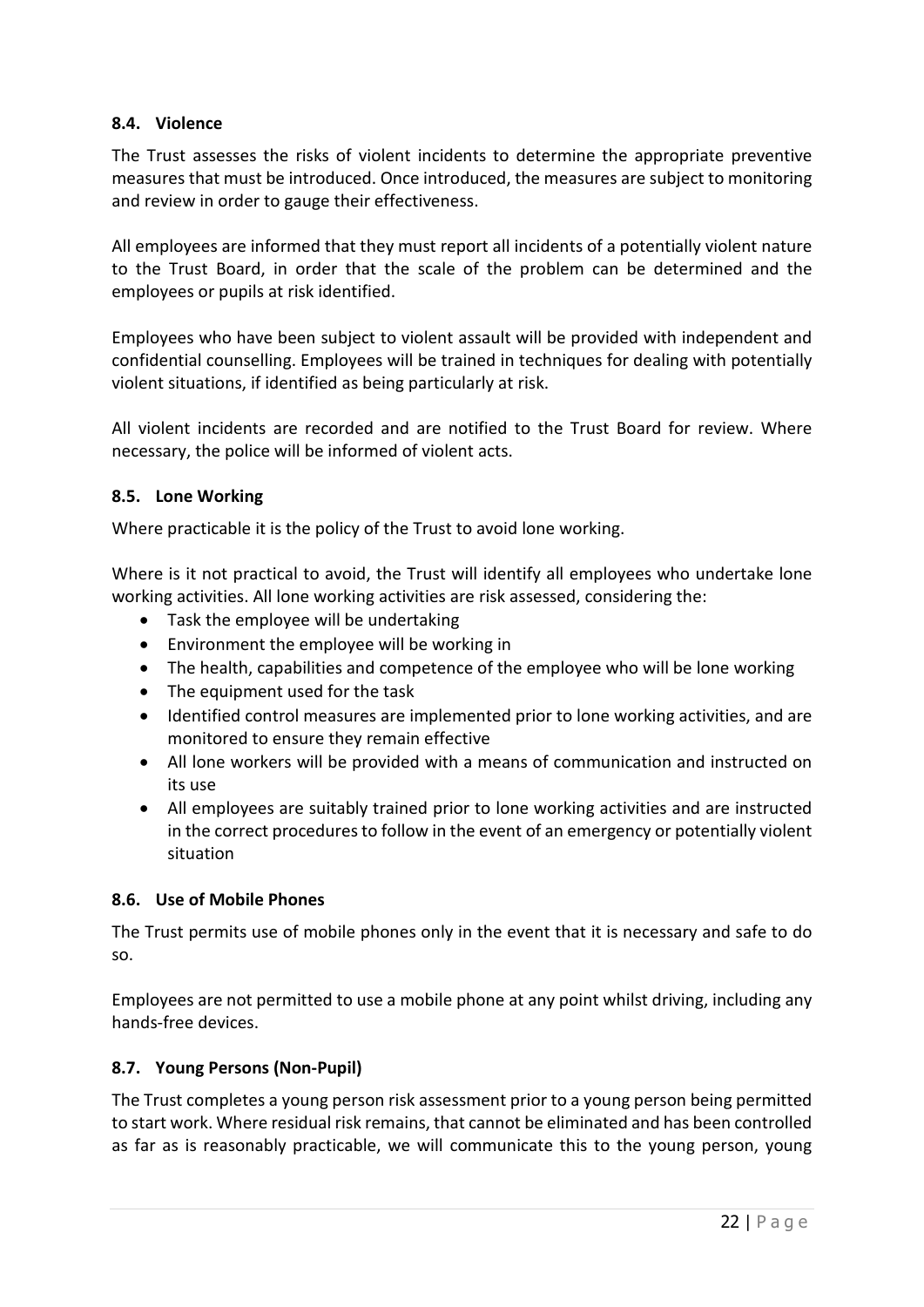person's parents/guardian, young persons' training provider and written consent will be obtained.

Suppliers must notify the manager before allowing young persons to work on site.

#### **8.8. Home Workers**

Employees who work from home may be required to complete a home-work assessment that considers the following:

- Use of display screen equipment
- The workspace
- Work activities
- The assessment must be returned to the ABM/COO
- This also applies to persons who work from home as art of Planning, Preparation and Assessment time (PPA)

NOTE: The Trust may require access to the home to confirm the results of the risk assessment

#### **8.9. New and Expectant Mothers**

Trust employees must inform the Trust in writing when they know that they have become pregnant. They must follow the notification procedure, section 4, or the [Trust Maternity](file://oit-roamfs-sofs/tveshared$/Policies/Maternity%20Policy.pdf)  [Policy](file://oit-roamfs-sofs/tveshared$/Policies/Maternity%20Policy.pdf) . Following written confirmation, a competent person will undertake a New and Expectant Mothers Risk Assessment to identify risks posed to mother and child resulting from work activities.

Risks will be controlled, as far as reasonably practicable, and the employee informed of the controls and any residual risk that remains. The assessment will be reviewed multiple times throughout the pregnancy and following the return to work after maternity leave to ensure the effectiveness of controls and to identify if further actions are required.

The Trust encourages all new and expectant mothers to inform the academy/Trust of any problems or concerns resulting from their work and or work activities.

#### **8.10. Control of Contractors**

The Trust requires all contractors to be vetted by completing an Authorisation to Work Form (AW3) prior to starting any activities for, or on behalf of, the Trust to determine their competence. Completed questionnaires will be kept on file and repeated as necessary.

Following the assessment of the AW3, a further assessment may be required in the form of an audit undertaken by a Trust representative.

Only suppliers, vendors and contractors that have been vetted and have agreed to adhere to the minimum performance standards of the Trust will be permitted on site. Contractors will also be required to demonstrate that they have adequate insurance cover and that they are complying with health and safety law. This may include sight of risk assessment, records of test for electrical equipment, method statements etc.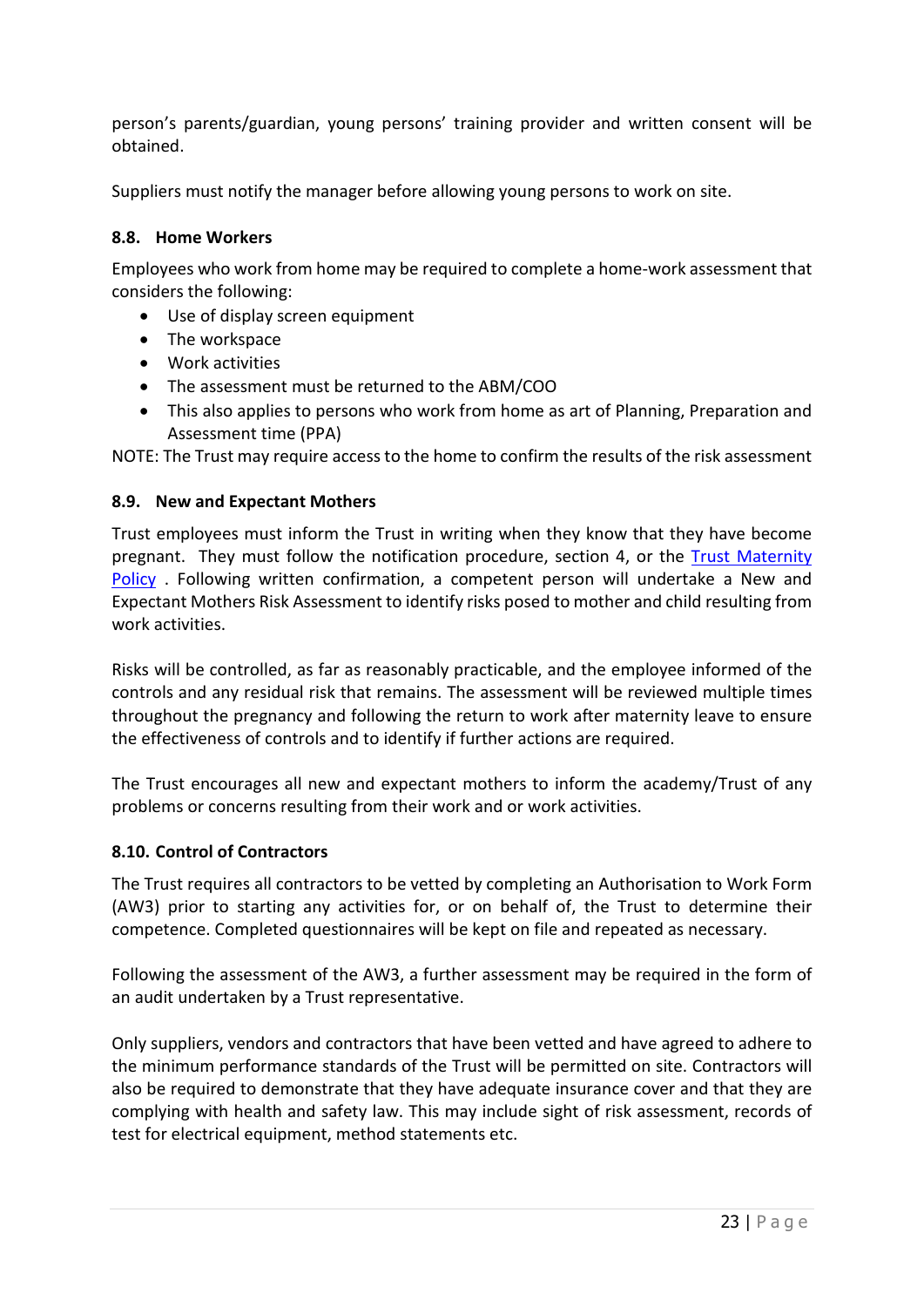Any contractors who fails to adhere to the required minimum performance standards of the Trust may be removed from the premises.

All contractors will be informed of the significant hazards that may be encountered during their induction training and, in return, are required to inform the Trust of any risks associated with their activities.

## **8.11. Personal Protective Equipment (PPE)**

Where the requirement for PPE is identified, it will be provided to employees and pupils without charge.

The Trust only identifies PPE as a valid control measure as a last resort, after all other reasonable control measures have been implemented and a residual risk remains.

Our employees have the responsibility to maintain and store their PPE correctly, and inform the Trust if they lose their PPE or it is damaged.

For further PPE guidance related to Emerging Infections Diseases, employees should refer to the [Addendum to Staff handbook due to Emerging Infectious Diseases.](file://oit-roamfs-sofs/tveshared$/Policies/v2.1%20ADDENDUM%20TO%20STAFF%20HANDBOOK%20DUE%20TO%20EMERGING%20INFECTIOUS%20DISEASES%20Jan_21.docx)

It may also be necessary to undertake new risk assessments for PPE to be used in teaching lessons. Teaching staff should carry out risk assessment for such cases to consider any mitigating factors. All Academy Business Managers have been trained to undertake risk assessment and must ensure they are involved in supporting staff with completing the risk assessments. For additional information regarding the use of PPE within classrooms, please refer to section 9.2 [Control of Substances Hazardous to Health \(COSHH\)](#page-24-1).

#### **8.12. Supporting Pupils with Medical Requirements**

The Trust recognises that a considerable number of pupils will, at some time, have a medical condition that may affect their participation in academy activities. Staff in charge of pupils have a duty of care and, in an emergency, action will be taken to safeguard the welfare of the pupil. Teacher's Conditions of Employment do not include giving medication or supervising a pupil who is self-medicating.

The Trust has a procedure that outlines the academies arrangements for managing children with a medical needs, so that pupils remain safe and their education is not limited.

Any medical needs for pupils are discussed as part of the application process/induction process for new children. If necessary medical care plans are put into place in consultation with school nurses/other outside agencies, if appropriate.

#### **8.13. Site Security**

To maintain the safety of our employees and pupils during school hours, all persons must adhere to the academies Site Security Policy.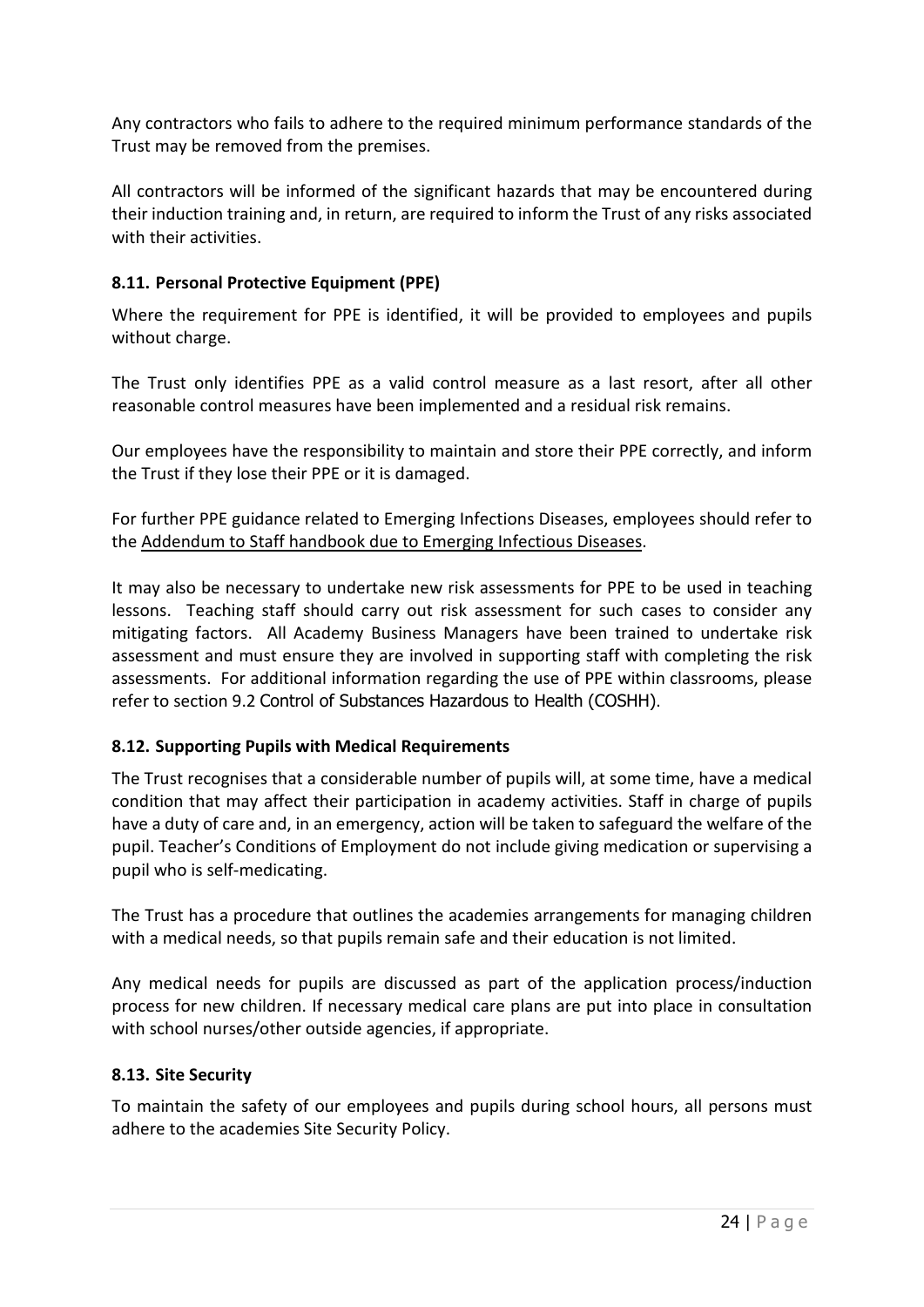The Site Security Policy is available at all times to all employees from their Academy Business Manager.

## **8.14. Use of External Transport Companies**

The Trust will only use previously approved coach/minibus providers.

## <span id="page-24-0"></span>**9. OCCUPATIONAL HEALTH**

#### **9.1. Manual Handling**

The Trust strives to eliminate or reduce the risk of manual handling injury, as far as reasonably practicable. Where a work activity includes manual handling and is appropriate, staff must ensure that an assessment has been carried out, taking into account the:

- Nature of the task
- Person's ability to undertake the task
- Nature of the load
- Environment in which the manual handling task will take place

From the assessment, it will be determined what the necessary control measures are and implemented where necessary.

All relevant employees will be trained in the correct manual handling techniques and receive relevant instruction/information before undertaking a task and be supervised, as deemed necessary.

If an employee is deemed unable to perform manual handling activities, reasonable arrangements will be made so not to cause injury or ill health.

#### <span id="page-24-1"></span>**9.2. Control of Substances Hazardous to Health (COSHH)**

The Trust complies with the Control of Substances Hazardous to Health Regulations (COSHH) to prevent harm from chemicals and hazardous substances as far as reasonably practicable. This includes substances that are:

- Directly used in work activities
- Generated from work activities
- Naturally occurring
- Classed as biological agents

Hazardous substances within the Trust are identified and documented in a COSHH inventory before being assessed by a competent person to determine the level of risk and controls required when the substances are in use, being handled or are stored. All COSHH assessments are stored on file and are easily accessible.

All suppliers of materials are required to provide all relevant health and safety information, such as safety data sheets (SDS), relating to their products to form the basis of the COSHH assessment. This information is to be requested for each product before procurement stage, so that consideration can be made for the use, handling and storage of that substance. All COSHH assessments are reviewed on an annual basis, as a minimum.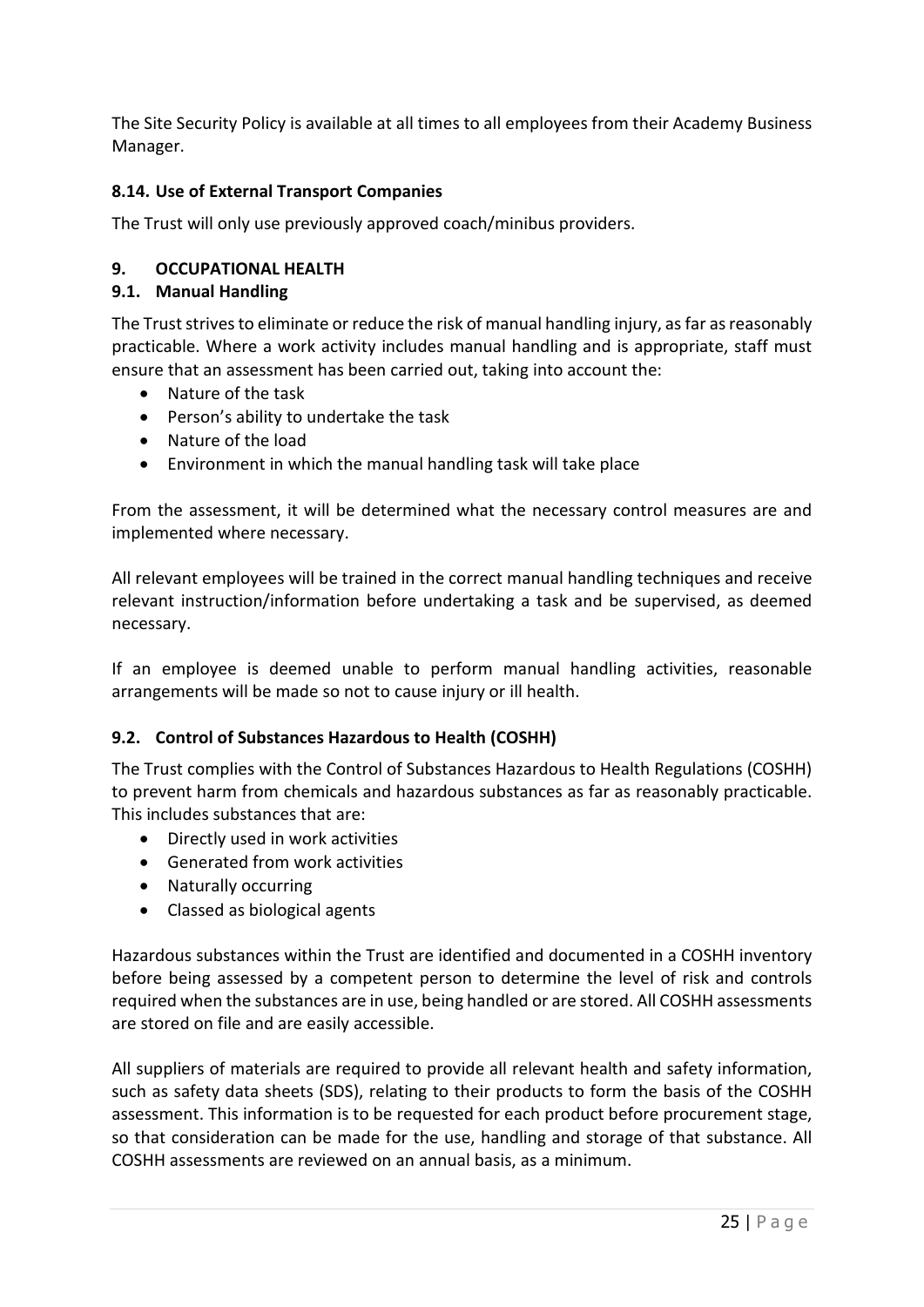Pupils may be required to handle hazardous substances within a classroom environment. In these cases, they must be supervised by a member of teaching staff at all times, and must be wearing all relevant PPE. In the case of misuse, the pupil will be removed from the class immediately.

All relevant persons, such as those who are at risk of exposure, are trained in the correct use, handling and storage of hazardous substances. First aid personnel are additionally given information about the recommended first aid treatments for each substance used or created in work activities.

In some cases, it may be necessary for the Trust to conduct health screening on employees. Please refer to the arrangement in the section below on health surveillance and screening for further information.

## **9.3. Noise**

To ascertain the noise levels employees, pupils and other relevant persons are exposed to when at work, a risk assessment must be carried out by a competent person, using the correct specialist equipment. Where noise levels exceed the exposure action values, we will implement the necessary control measures to reduce the noise to the safest practicable level.

As per regulations, the Trust will:

- Reduce the noise level if it exceeds the First Action Level 80dB(A) to below this level and provide hearing protection, if required
- Reduce the noise level if it exceeds the Second Action Level 85dB(A) to below this level and create hearing protection zones where protection must be worn.
- Train and give information to employees regarding noise at work, where relevant

#### **9.4. Vibration**

To prevent injury caused by not effectively controlling vibrating equipment, such as 'vibration white finger' (VWF), exposure of employees and pupils to vibration is risk assessed.

All controls established must, as a minimum requirement, be provided in accordance with those specified in the Health and Safety Executive's guidance booklets HS(G)88 Hand-arm vibration and HS(G)170 Vibration solutions. Any vibratory tools will have their levels checked and trigger times identified to minimise the vibration risk.

#### **9.5. Health Surveillance and Screening**

Where health surveillance has been identified in regulation, risk assessments or COSHH assessments, the Trust will ensure that this is completed in line with the requirements and is subject to regular review.

All new employees must complete a health-screening online questionnaire sent by the ABM. The Trust vets all medical questionnaires, and any medical conditions identified are referred to the Trust's healthcare provider for assistance. Employees are required to inform their line manager of any new medical conditions. This will then enable the line manager to put appropriate support/adaptations in place for the employee whilst at work.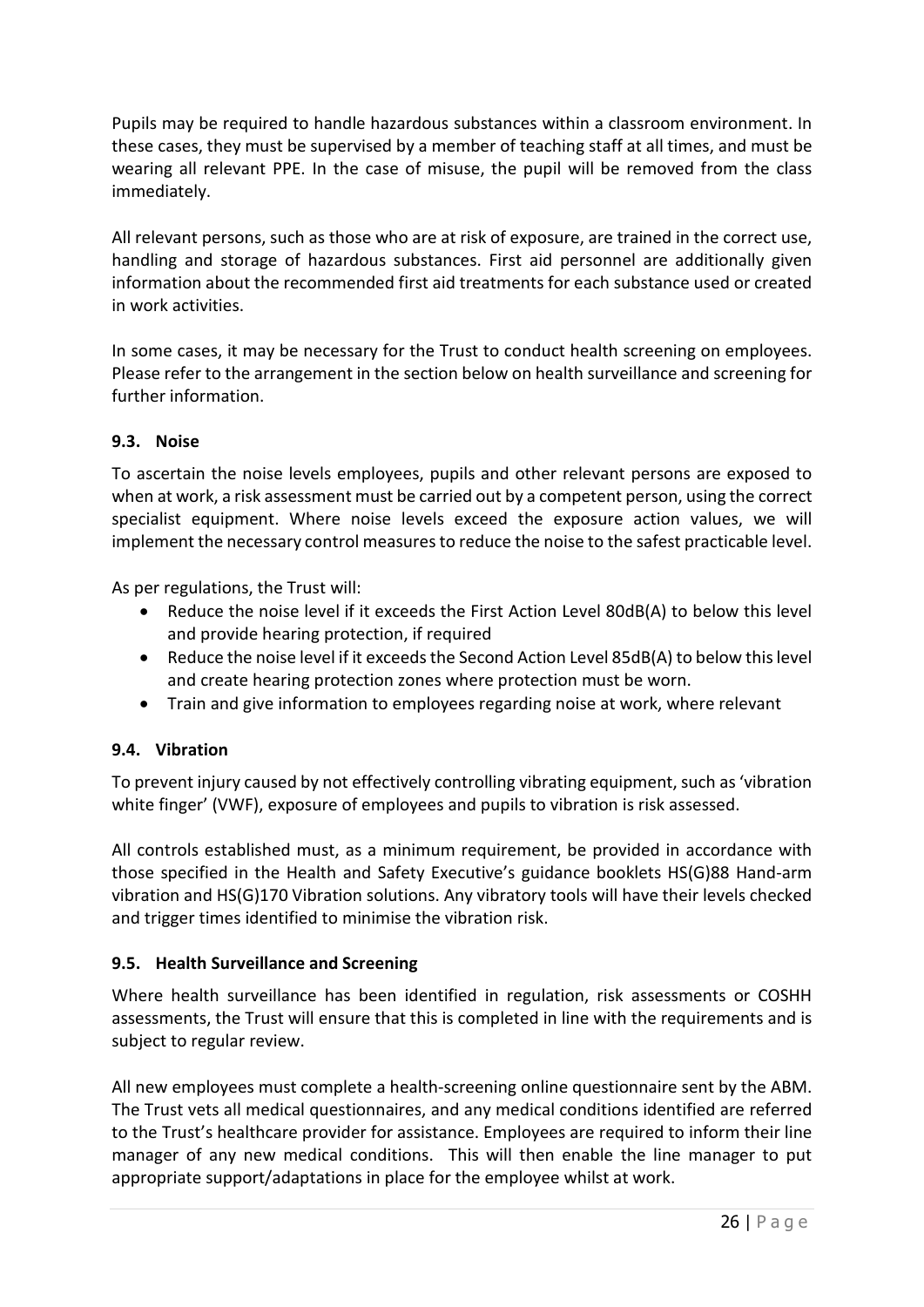## **9.6. Asbestos Exposure during Work Activities (Non-active working)**

It is our policy to prevent the exposure of employees and contractors to asbestos, as far as reasonably practicable, and to not actively work on asbestos containing materials (ACM).

All areas of asbestos have been identified and documented in the asbestos hazard register report that is updated annually. All contractors are shown the register and signposted to the area they will be working before any work is undertaken. They are then required to sign and date to confirm their acknowledgment of the file.

#### **9.7. Skin Care**

During hot weather, measures shall be taken to raise awareness of the risks from sun exposure and the precautions that should be taken by employees who conduct work outside. This includes sun protection and a reminder of the minimum standards of attire when on Trust or customer premises.

Other skin care measures may be implemented as a result of the COSHH risk assessment.

## **9.8. Legionella**

The Trust is committed to assessing the risk of Legionella in our premises and implements the necessary control measures required to reduce risk.

The management plan, created by a competent person, is followed and all relevant documentation is maintained and updated.

#### <span id="page-26-0"></span>**10. WORK ACTIVITIES**

## **10.1. Educational Visits**

All educational visits must be approved by the EHT/HT/HoA and EVC before teaching staff are able to obtain permission from parents/carers of relevant pupils.

All visits are assessed to determine the level of supervision required and the risks posed to both employees and pupils. Control measures from this assessment must be in place prior to the visit commencing.

Staff use an online system (EVOLVE) for the planning, approval and management of education visits, sports fixtures and extra-curricular activities.

#### **10.2. Loading and Unloading Vehicles**

Only trained and competent Trust employees are permitted to load and unload goods from vehicles. The task will be assessed and identified controls implemented prior to the work being undertaken.

A competent company person will inspect all loads and pallets prior to them being loaded and unloaded to ensure they are safe and they are not likely to collapse or become unstable when being lifted.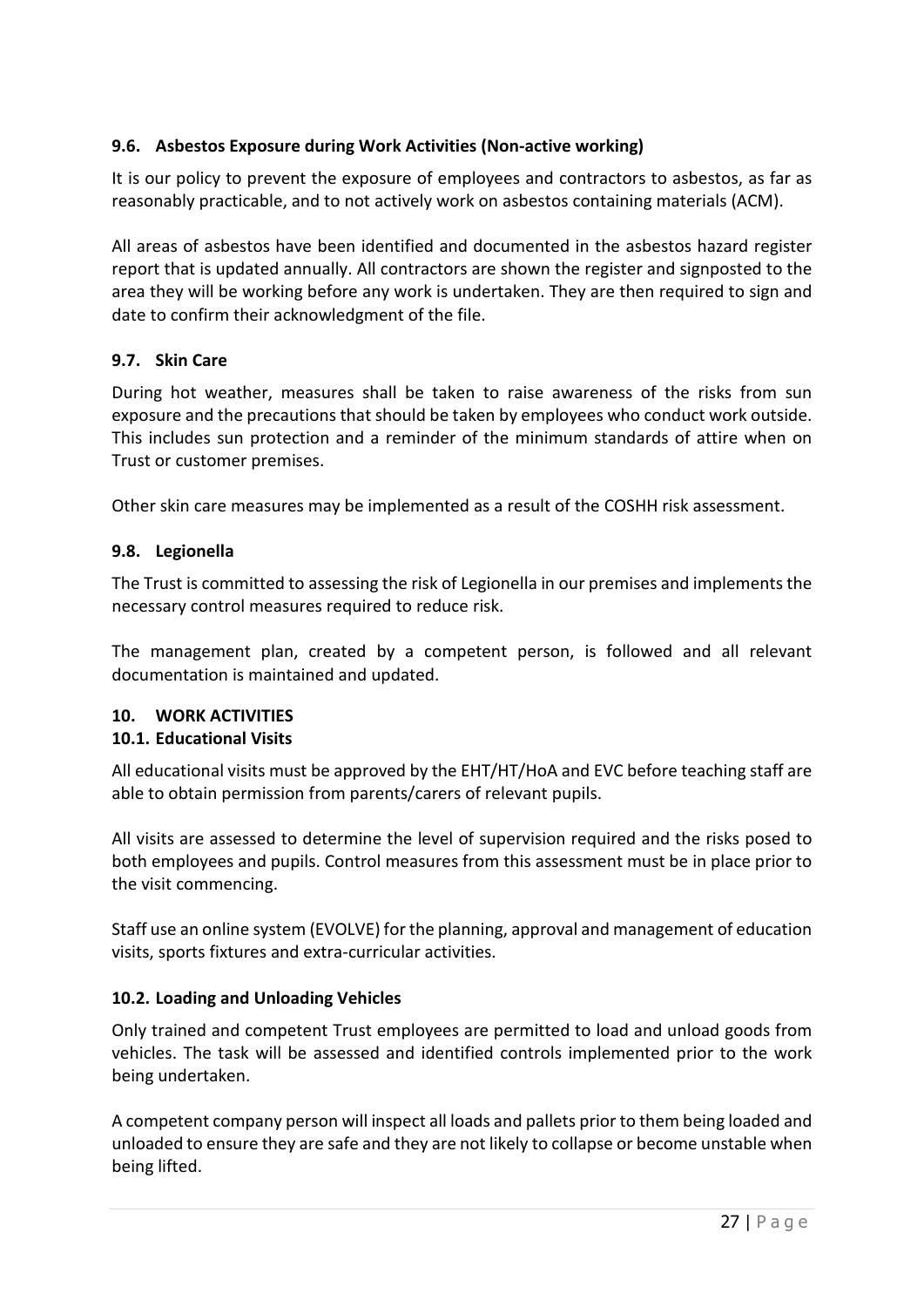If a load that is delivered to the premises is deemed unsafe then it will be rejected by the competent employee.

#### **10.3. Electricity**

Only competent, qualified and authorised employees are permitted to install, repair, service or alter any electrical appliance, plug, wiring configuration or any other relevant electrical item.

Safe systems of work are required to be in place and followed at all times when electrical work is being conducted, and only tools and equipment authorised by the Trust can be used.

The ABM will arrange for periodic inspections to be carried out in accordance with regulations.

#### **10.4. Lifting Operations**

All lifting operations shall be carried out in accordance with the Lifting Operations and Lifting Equipment Regulations (LOLER), the Approved Code of Practice and its guidance. All lifting operations will be assessed, controlled and correctly planned to reduce the risk of injury, as far as reasonably practicable.

All lifting equipment owned or controlled by the Trust is subject to statutory inspections and thorough examinations (as required by LOLER) inspection prior to use, and inspection in line with manufacturer's instructions. Copies of LOLER certifications/reports are stored and readily available for examination on request.

Only lifting equipment that is fit for purpose, safe and displaying the correct information (e.g. safe working loads) permitted to be used.

Only appointment and trained employees are permitted to operate lifting or plant equipment, and supervision must be in place where identified.

#### **10.5. Work at Height**

The Trust strives to avoid working at a height wherever practicable, however, on some occasions, this may not be a reasonable option and working at a height may be required. Working at a height is defined as any work above the level where a fall is likely to cause injury.

Where working at a height is required, it will be assessed to determine the correct control measures that need to be implemented to lower the risks as far as practicable.

Only trained employees are permitted to work at height, and can only do so when:

- The task, including the working environment and conditions, has been correctly planned, organised and assessed
- The required control measures have been implemented and have been deemed suitable by a competent person
- All work at height equipment has been suitably inspected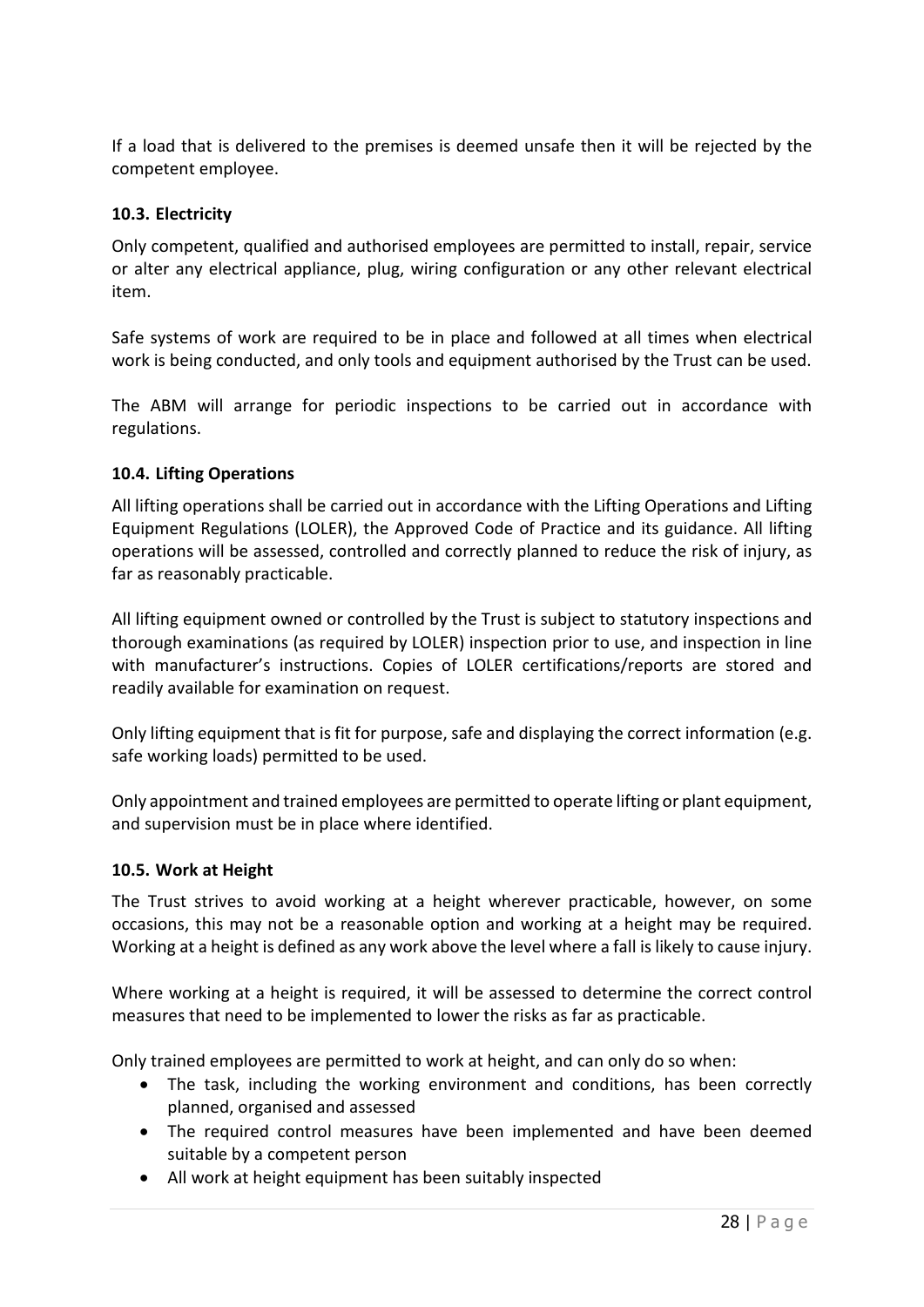• The correct level of supervision is available, where required.

## **10.6. Protection of Others not in Employment**

The Trust strives to protect not only employees from harm, but also those who may be affected by activities including pupils, visitors and members of the public. Work activities are risk assessed and take account of the controls required to protect persons who are not in our employment.

## <span id="page-28-0"></span>**11. WORK EQUIPMENT**

## **11.1. Power Tools and Portable Appliances**

All employees are given suitable training and instruction prior to being permitted to use power tools. Employees are required to perform a visual check of power tools prior to use and reports any defects to the manager.

The Trust ensures that all portable electrical appliances are inspected and portable appliance tested (PAT) on an annual basis. An inventory of portable appliances is kept and regularly updated with new equipment and the most recent testing dates. The frequency of PAT testing is dependent on:

- The frequency of use
- Environmental conditions
- The persons using the equipment
- RCD's are tested on a 6 monthly basis

#### **11.2. Equipment Safety**

All equipment provided by the Trust will be in a suitable and safe condition in accordance with the Provision and Use of Work Equipment Regulations, manufacturer's guidance and the relevant British Standards.

Employees and pupils are not permitted to use any equipment unless they have received the appropriate training and hold the relevant qualification, where required. Employees are additionally restricted from removing any guards or fixed covers from machinery or equipment, unless they have been authorised to do so.

Pupils are supervised at all times by a competent member of staff whilst using any equipment.

Only competent persons are permitted to perform maintenance and repairs on equipment within the Trust, and all activity is kept in a service log. All machinery or equipment found to be defective is taken out of operation immediately, until either repaired or replaced.

#### **11.3. Ladders and Stepladders**

The use of ladders and stepladders is only permitted for short-term works where other access methods are not practicable for use. Domestic type ladders and steps (old class 3) are not allowed.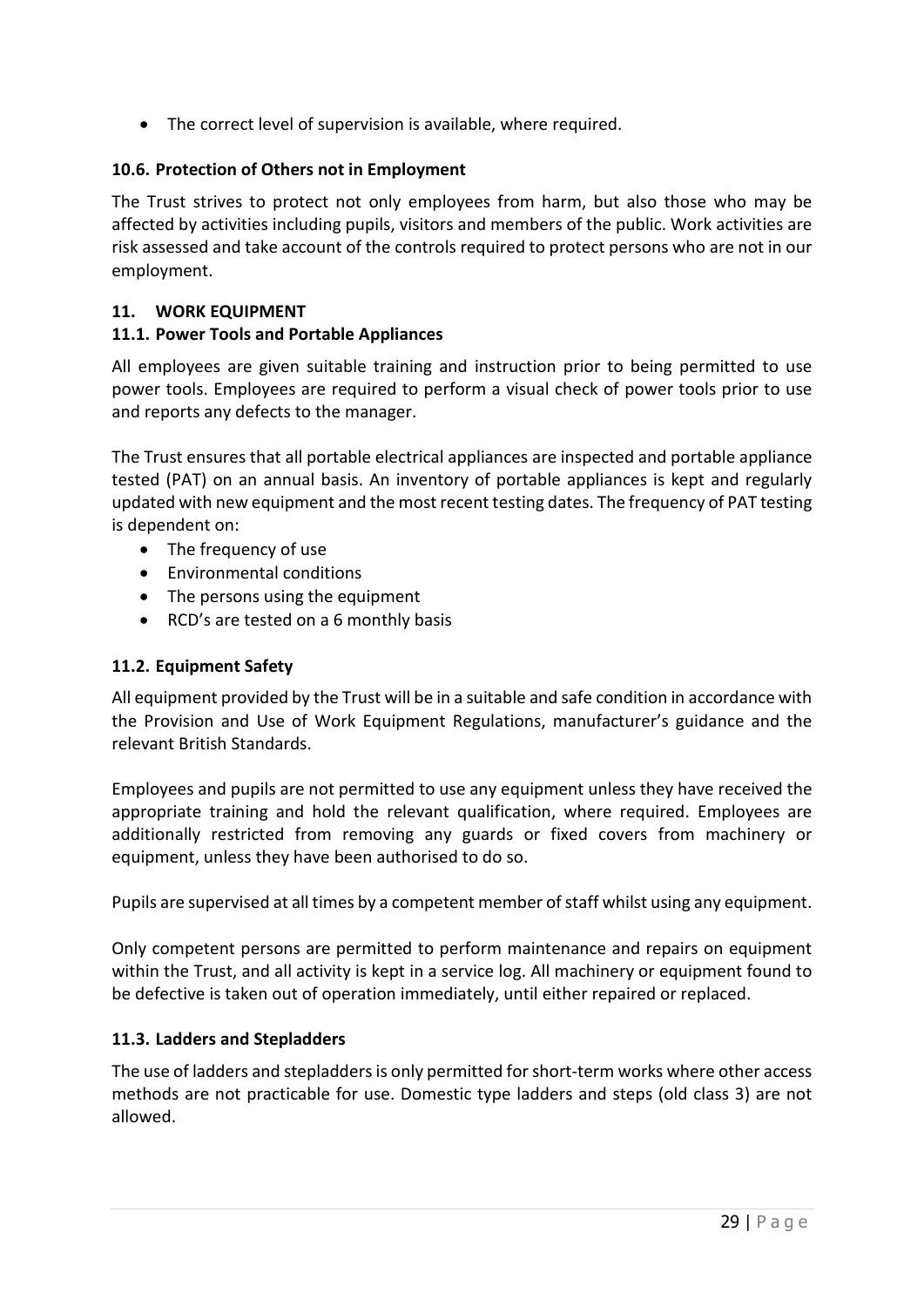All employees are required to have completed appropriate training before being permitted to use ladders and stepladders. Employees are instructed that they must follow the safe systems of work relating to the task at all times.

The Trust keeps a register of all ladders and stepladders and regularly inspects their condition. Where a defect is identified, the ladder/stepladder must be removed from use immediately and repaired/replaced.

All ladders must be:

- Stored in a correct manner to avoid damage
- Subject to regular maintenance
- Fit for purpose and free from defects which affect their safety and integrity

#### **11.4. Display Screen Equipment (DSE)**

All employees who use display screen equipment (DSE) for a large part of their working day are required to complete a DSE assessment. All issues raised in DSE assessments are investigated and necessary control measures are implemented to reduce the risk of harm, as far as reasonably practicable.

The Trust will meet the cost of an eye test for employees who are classed as a 'DSE user'. Further to this, if an employee requires a pair of corrective lenses for the sole purpose of using DSE equipment, the Trust may contribute to the cost of a single basic pair of corrective appliances.

#### **11.5. Provision and Use of Workplace Equipment**

The Trust requires that all equipment within the academies be fit for purpose and compliant with all relevant guidance and standards. Therefore, any new equipment must be approved in the first instance. This includes ensuring equipment is:

- Well maintained and serviced
- Suitably inspected
- Not damaged or compromised in any way

As per arrangements on training, and the provision and use of workplace equipment regulations, all employees must be competent before using any equipment, and employees must only use equipment in line with manufacturer's instructions.

Additionally, all control measures identified by risk assessments must be implemented before use of any equipment is permitted.

All play equipment must conform to the relevant British Standards.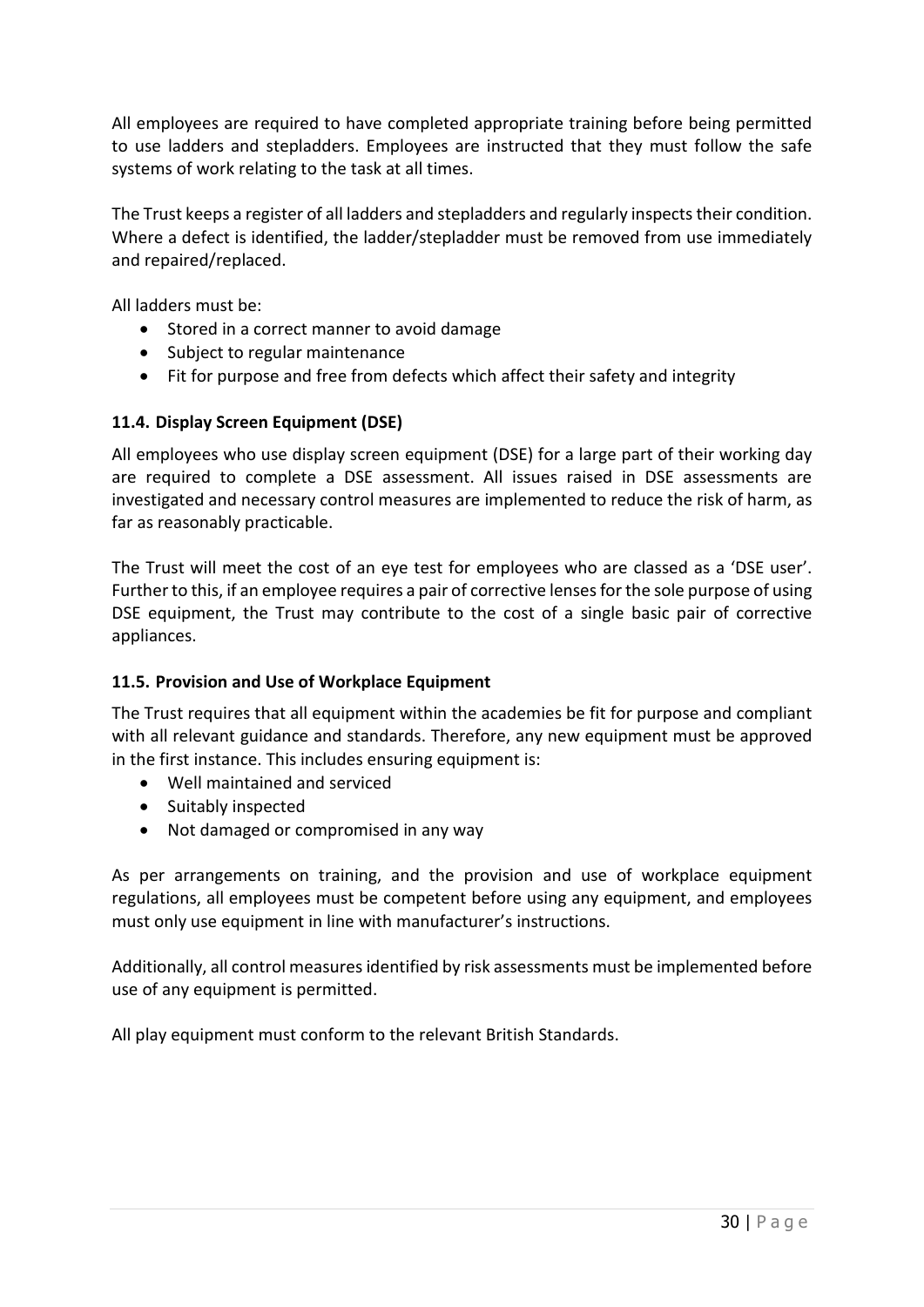## <span id="page-30-0"></span>**12. INSPECTIONS AND ENFORCEMENT**

## **12.1. Safety Inspections**

It is the policy of the Trust that formal safety inspections must take place on a regular basis, to identify hazards and risks and develop a management plan for timescales in dealing with remedial actions. The time scale for inspections will be annual, or sooner if required.

HD Play Equipment Inspections is contracted, through a Service Level Agreement to provide external playground safety inspections and provide management reports on an annual basis, or sooner if required.

#### **12.2. Enforcement Visits and Action**

In the event of an enforcement visit, including visits from the Health and Safety Executive (HSE), Local Authority, Environment Agency, Fire Authority and the Police, the Trust will endeavour to provide full co-operation.

If enforcement action is taken, such as Prohibition Notice or Improvement Notice issued, the manager/supervisor to whom it is issued must comply with any immediate requirements and notify the CEO/COO.

If, as part of an investigation by the enforcing authorities, an employee is required to make a statement or interview under caution, the Trust will appoint a solicitor to be present. Additionally, the solicitor will be present if any employee is required to make a statement or interview under caution and the Police and Criminal Evidence Ace (PACE) as part of an investigation.

## <span id="page-30-1"></span>**13. MONITORING**

As per our legal requirements, the Trust integrates active and reactive monitoring techniques. Monitoring is aimed primarily at the prevention of accidents, ill health and other forms of incident, which may present a potential loss to both employees and to the Trust.

Our monitoring techniques include, but are not limited to:

- Active monitoring safety tours, safety inspections and safety audits.
- Reactive monitoring accident and incident investigations, investigations into trends in accident and incident figures and investigations into trends in first-aid treatments.
- To achieve excellence in health and safety performance, the Trust regularly evaluates performance in order to maximise learning and take appropriate action to ensure continuous improvement.
- Health and safety is integrated into all formal review meetings such as staff meetings and management meetings. An agenda is set and minutes of the meeting are taken to record findings and actions. The agenda of each meeting includes the following items:
	- o Health and safety performance (accident, incidents, near misses, enforcement actions etc.)
	- o Significant issues raised from formal monitoring and auditing.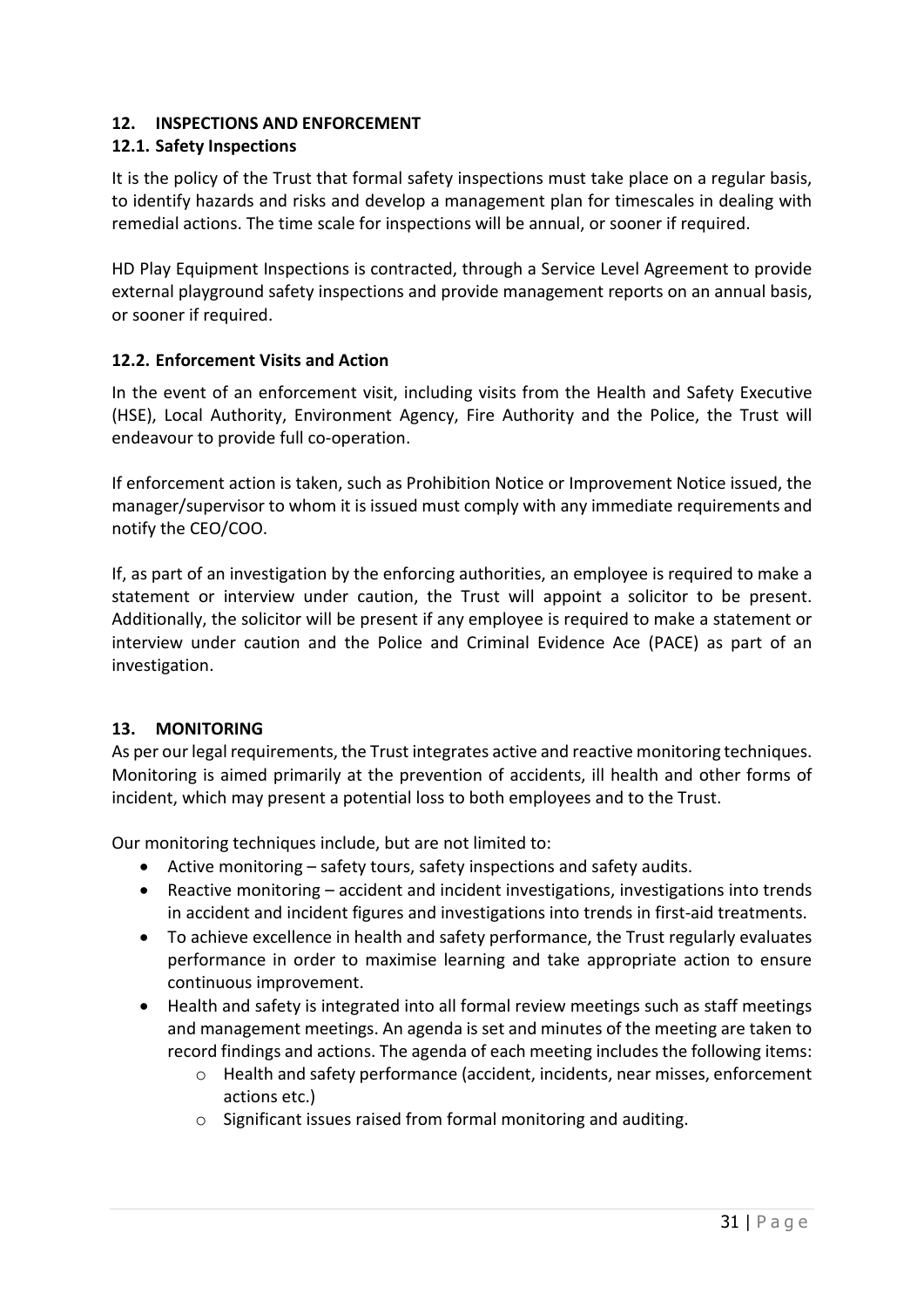The Trust will ensure that a termly inspection of the premises, assessments of work and all academy-sponsored activities is undertaken to identify all defects and deficiencies, together with the necessary remedial action or risk control measures. The results of all such inspections, along with the results of inspections undertaken by TVAA will be reported to the Trustees.

A safety management review is undertaken by Audit, Risk and Finance Committee and will be held at least annually. This will:

- Review overall Health and Safety performance against objectives
- Monitor implementation and effectiveness of the system

An agenda and supporting information is prepared prior to the meeting. Formal minutes of the meeting will be recorded.

#### <span id="page-31-0"></span>**14. AUDIT**

The Health and Safety Policy and Safety Management Systems are audited and reviewed on an annual basis by our nominated Health and Safety Consultants (TVAA). The auditing procedure encompasses all elements of the policy and Safety Management System as part of a continuous drive to improve standards within the Trust.

Periodic inspections and audits of Trust operations, procedures and locations are undertaken with formal inspection documentation provided by TVAA or other H&S partners. Audits and inspections will be arranged by ABMs and undertaken by nominated academy personnel as well as being supplemented by visits for TVAA as and when required.

A written audit inspection will be prepared by TVAA detailing:

- The scope of the audit/inspection
- Findings and conclusions
- Recommendation and remedial actions

All audits/inspections will be communicated to the relevant persons to ensure that any remedial actions are undertaken within the prescribe timescales.

The frequency of audits and inspections will vary depending upon operations to ensure monitoring is undertaken on a regular basis as part of the risk management strategy.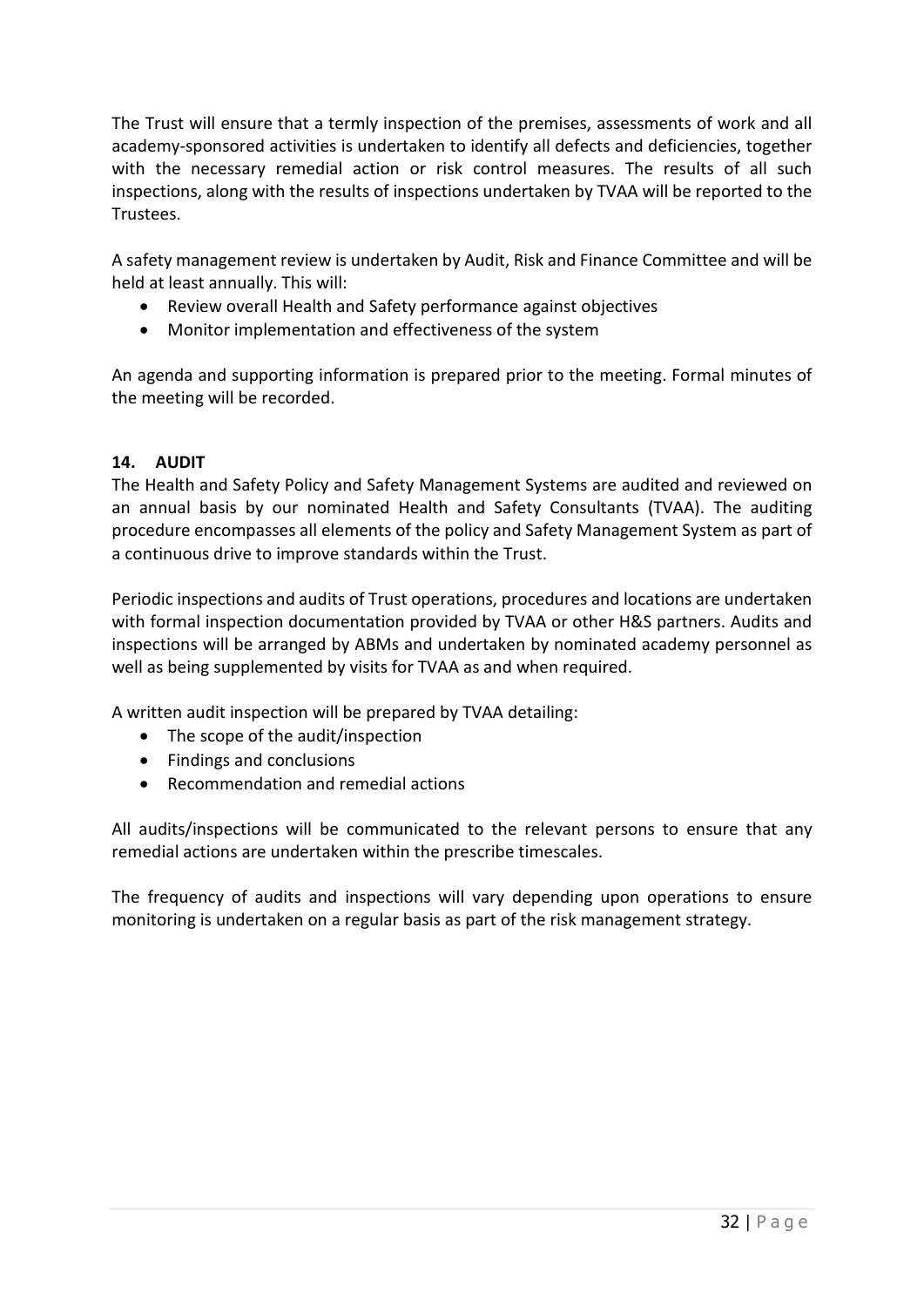#### **15. RISK ASSESSMENT GUIDANCE**

| <b>Activities Covered:</b>          |                            | <b>RISK ASSESSMENT REFERENCE NO:</b>                                                                      |                    |  |  |  |
|-------------------------------------|----------------------------|-----------------------------------------------------------------------------------------------------------|--------------------|--|--|--|
| *MUST include ALL significant risks |                            | <b>Review Date:</b>                                                                                       | <b>Version 1.0</b> |  |  |  |
| Likelihood                          | <b>Severity</b>            | <b>Calculating the Risk:</b>                                                                              |                    |  |  |  |
| Rating 1 = Very Unlikely            | Rating $1 =$ Insignificant | Risk = LIKELIHOOD X SEVERITY (L X S)<br>L = Likelihood,<br>S = Severity,                                  | $R =$ Risk Rating  |  |  |  |
| Rating $2 =$ Unlikely               | Rating $2 =$ Minor         | <b>Risk Product:-</b><br>25 - 17 Unacceptable                                                             |                    |  |  |  |
| Rating $3 =$ Fairly Likely          | Rating $3 =$ Moderate      | 16-10 Tolerable<br>Adequate<br>$9 - 5$                                                                    |                    |  |  |  |
| Rating $4 =$ Likely                 | Rating $4 =$ Major         | Acceptable<br>$4 - 1$                                                                                     |                    |  |  |  |
| Rating $5 = V$ ery Likely           | Rating $5 =$ Catastrophic  | Persons at risk: e.g. employees, visitors, tenants, contractors, service<br>users, public, customers etc. |                    |  |  |  |

Example:

<span id="page-32-0"></span>

| HAZARDS / AREA                               |                              | How can they<br>be harmed<br><b>EXISTING Control</b>                                                       |                                                                                                                                                                            | <b>Risk</b><br>Assessment |   |    | NEW/ADDITIONAL Control<br><b>Measures</b>                                                                                  |  | Final risk<br>Assessment |   |
|----------------------------------------------|------------------------------|------------------------------------------------------------------------------------------------------------|----------------------------------------------------------------------------------------------------------------------------------------------------------------------------|---------------------------|---|----|----------------------------------------------------------------------------------------------------------------------------|--|--------------------------|---|
|                                              | People at Risk               | and<br>consequence                                                                                         | <b>Measures</b>                                                                                                                                                            |                           | э | R. |                                                                                                                            |  | Э                        | R |
| <b>EXAMPLE</b><br>$Hazard =$<br>Electricity. | $Employes =$<br>electricians | <b>Contact with</b><br>live wires.<br><b>Unsafe</b><br>Behaviour.<br><b>Electric</b><br><b>Shock/Burns</b> | <b>Trained and</b><br><b>Competent electricians</b><br>only to work on<br>equipment. Briefings/<br>toolbox talks. Safe<br><b>Systems of Work</b><br><b>NO live working</b> | $\overline{2}$            |   | 10 | Must use a permit to work for<br>any potential "live" working with<br>electricity and use appropriate<br>"lock off" system |  | ÷<br>5                   |   |

Name of Assessor ………………………………………………….….………. Signature…………………………………………………

Date of Assessment…………………………………………………………… Review Acceptable YES / NO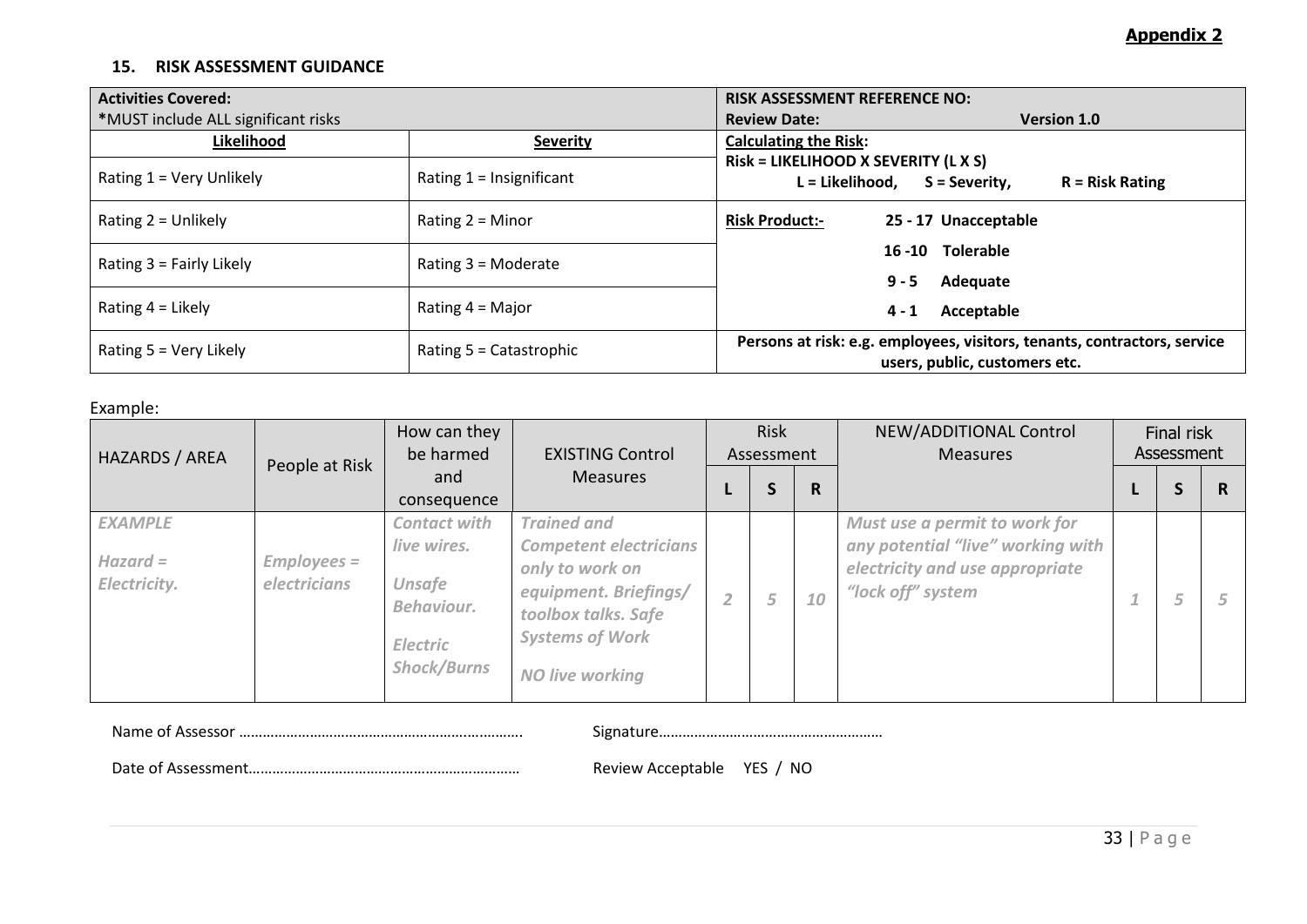#### **16. RISK ASSESSMENT TEMPLATE**

|                |                | How can they be<br>harmed and | <b>EXISTING Control</b><br>Measures | Risk |              |             | NEW/ADDITIONAL Control |   | Final risk   |           |
|----------------|----------------|-------------------------------|-------------------------------------|------|--------------|-------------|------------------------|---|--------------|-----------|
| HAZARDS / AREA | People at Risk |                               |                                     |      | Assessment   |             | Measures               |   | Assessment   |           |
|                |                | consequence                   |                                     | L    | $\mathsf{S}$ | $\mathbf R$ |                        | L | $\mathsf{S}$ | ${\bf R}$ |
| 1.             |                |                               |                                     |      |              |             |                        |   |              |           |
|                |                |                               |                                     |      |              |             |                        |   |              |           |
|                |                |                               |                                     |      |              |             |                        |   |              |           |
|                |                |                               |                                     |      |              |             |                        |   |              |           |
|                |                |                               |                                     |      |              |             |                        |   |              |           |
|                |                |                               |                                     |      |              |             |                        |   |              |           |
|                |                |                               |                                     |      |              |             |                        |   |              |           |
| 2.             |                |                               |                                     |      |              |             |                        |   |              |           |
|                |                |                               |                                     |      |              |             |                        |   |              |           |
|                |                |                               |                                     |      |              |             |                        |   |              |           |
|                |                |                               |                                     |      |              |             |                        |   |              |           |
|                |                |                               |                                     |      |              |             |                        |   |              |           |
|                |                |                               |                                     |      |              |             |                        |   |              |           |
| 3.             |                |                               |                                     |      |              |             |                        |   |              |           |
|                |                |                               |                                     |      |              |             |                        |   |              |           |
|                |                |                               |                                     |      |              |             |                        |   |              |           |
|                |                |                               |                                     |      |              |             |                        |   |              |           |
|                |                |                               |                                     |      |              |             |                        |   |              |           |
|                |                |                               |                                     |      |              |             |                        |   |              |           |
|                |                |                               |                                     |      |              |             |                        |   |              |           |
|                |                |                               |                                     |      |              |             |                        |   |              |           |
|                |                |                               |                                     |      |              |             |                        |   |              |           |

<span id="page-33-0"></span>

| Signature |  |
|-----------|--|
|-----------|--|

Date of Assessment…………………………………………………………… Review Acceptable YES / NO



Name of Assessor ………………………………………………….….………. Signature…………………………………………………